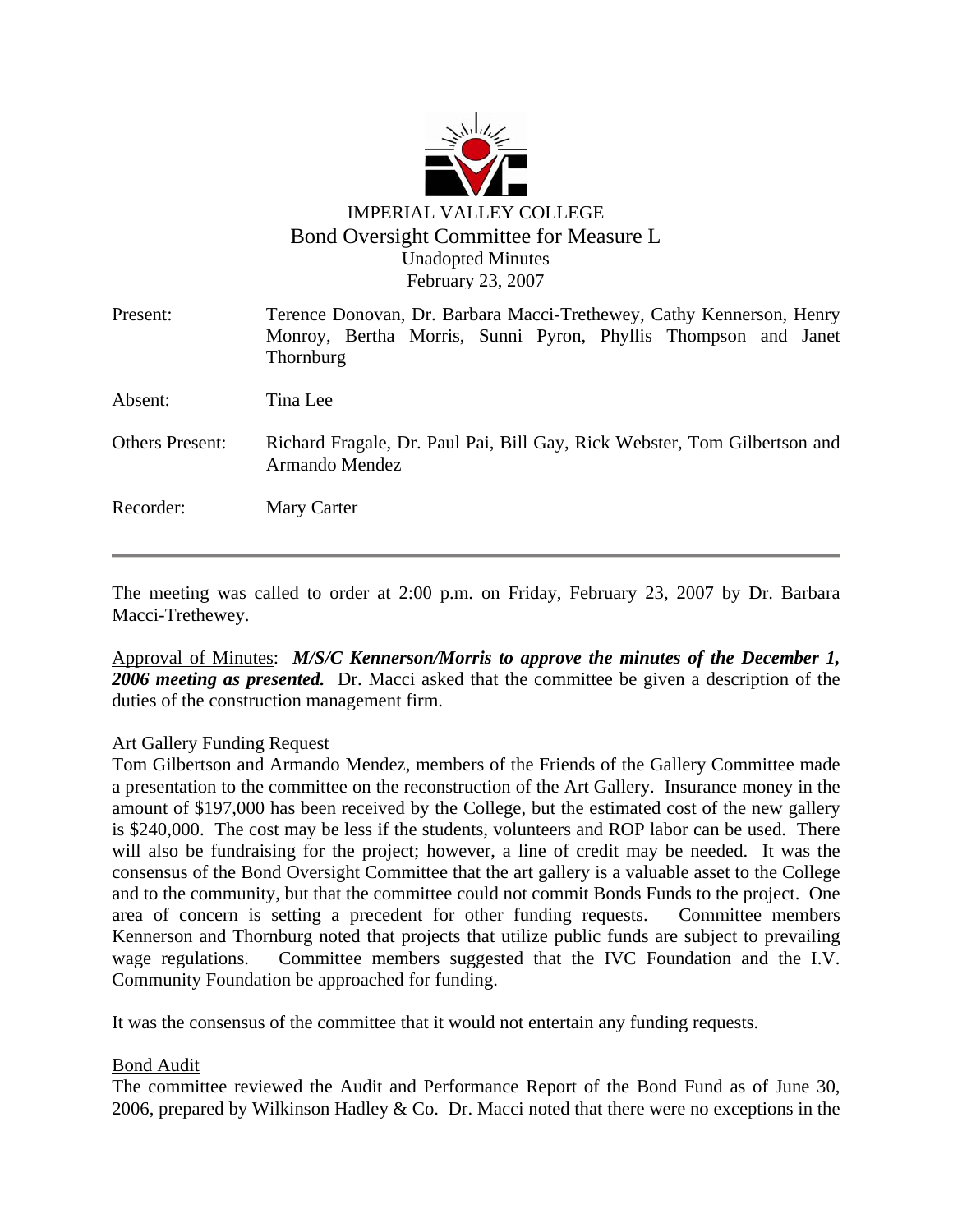report and no material weaknesses. Dr. Macci informed the committee that she confirmed with the Imperial County Treasurers Office that no bond funds are invested in derivatives.

### Update on Bond Projects

Richard Fragale reported that bids for parking lot construction, including the perimeter road will be opened on March 19. It is an approximately \$2 million project.

The drawings for the Science Building were submitted to the Division of the State Architect in December, and approval is expected by the end of March. As soon as DSA approval is received, the project will go to bid for construction.

Mr. Fragale reported that electrical work in the welding and auto shops is being done that will cost from \$125,000 to \$150,000.

The dance room floor was damaged in a flood from a gym restroom. The College will be replacing the laminate floor with a hardwood floor. The work will be done in conjunction with the replacement of the main basketball court floor. Insurance claim money in the amount of \$17,000 was received for the damaged floor. The gym floor and the dance room floor together, will cost from \$130,000 to \$140,000, and the work should be done by the end of April.

The carpet in the 2100 building has been replaced with vinyl, which is more accessible for the handicapped students who use the building.

The College is submitting a proposal to modernize the 400 building (existing Science Building). The proposal is for 2008-09 state funding. The College will also be submitting a proposal for a Library addition for the 2009-10 state funding cycle.

### Expenditure Report

The committee reviewed the Bond expenditure report as of February 23, 2007, with YTD expenditures of \$2,282,663.86. Cash in the County Treasury as of February 21, 2007 was \$33,067,551.71, which included bond sale proceeds of \$13,301,443.05 on December 15, 2006.

### Next Meeting

The committee agreed to meet on Friday, May 4, 2007 at 2:00 p.m.

Meeting adjourned at 3:05 p.m.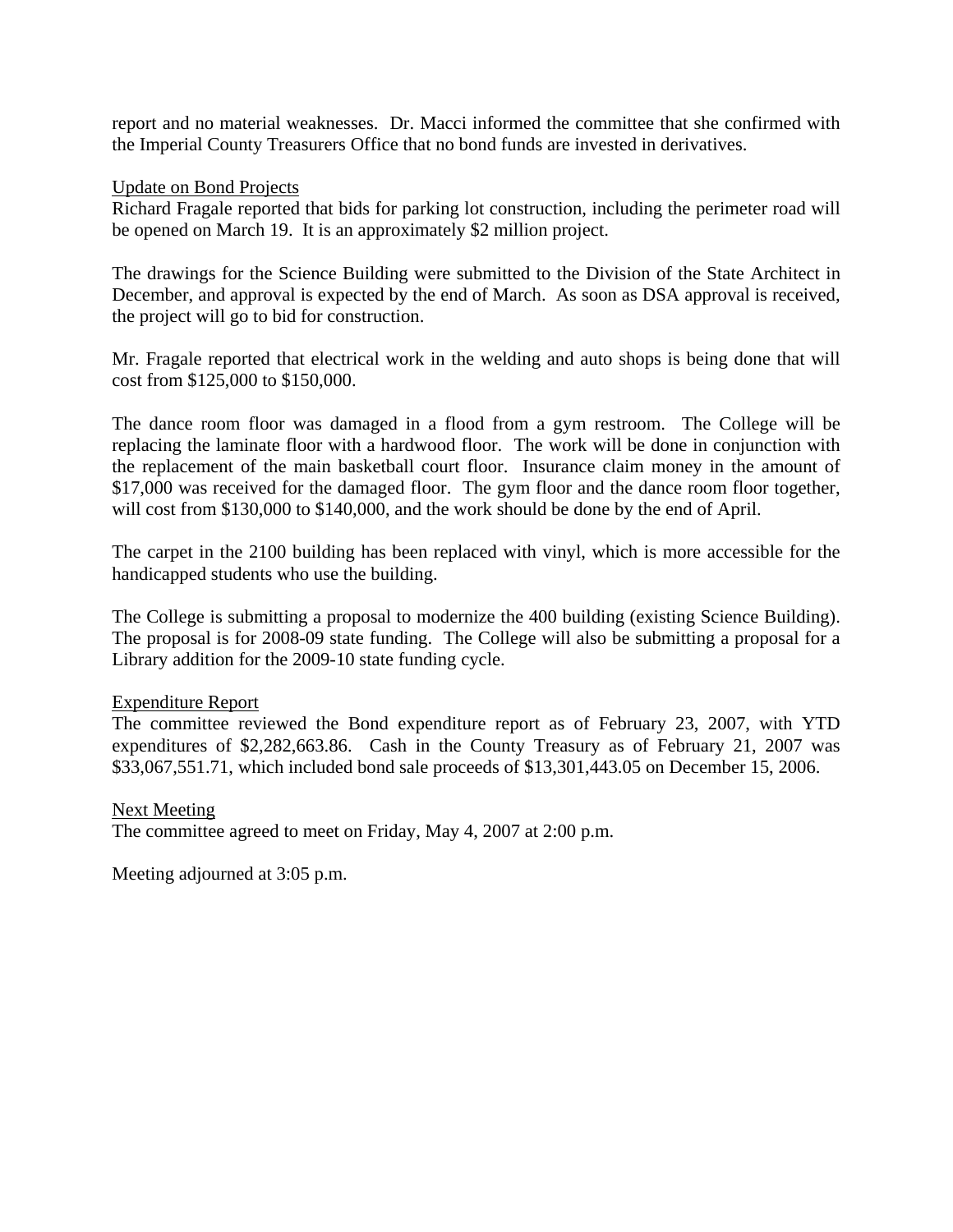### **IMPERIAL VALLEY COLLEGE BOND FUND February 23, 2007**

|         |                             | Payroll/        |                        | <b>Total</b>    | <b>Pending</b> |              |
|---------|-----------------------------|-----------------|------------------------|-----------------|----------------|--------------|
| Fund    |                             | <b>Benefits</b> | Paid PO's              | <b>Paid YTD</b> | PO's           | Total        |
| 81001   | <b>Modernization</b>        | 36,169.05       | 127.630.70             | 163.799.75      | 65,090.09      | 228.889.84   |
| 82001/2 | <b>Science</b>              |                 | 1,058,751.92           | 1.058.751.92    | 3.112.20       | 1,061,864.12 |
| 83001/2 | Technology                  |                 | 499.438.73             | 499.438.73      | 1.614.46       | 501.053.19   |
| 84001/2 | <b>Maint. &amp; Repairs</b> | 24,112.84       | 535,060.62             | 560,673.46      |                | 560,673.46   |
|         |                             |                 | 60,281.89 2,220,881.97 | 2.282.663.86    | 69,816.75      | 2,352,480.61 |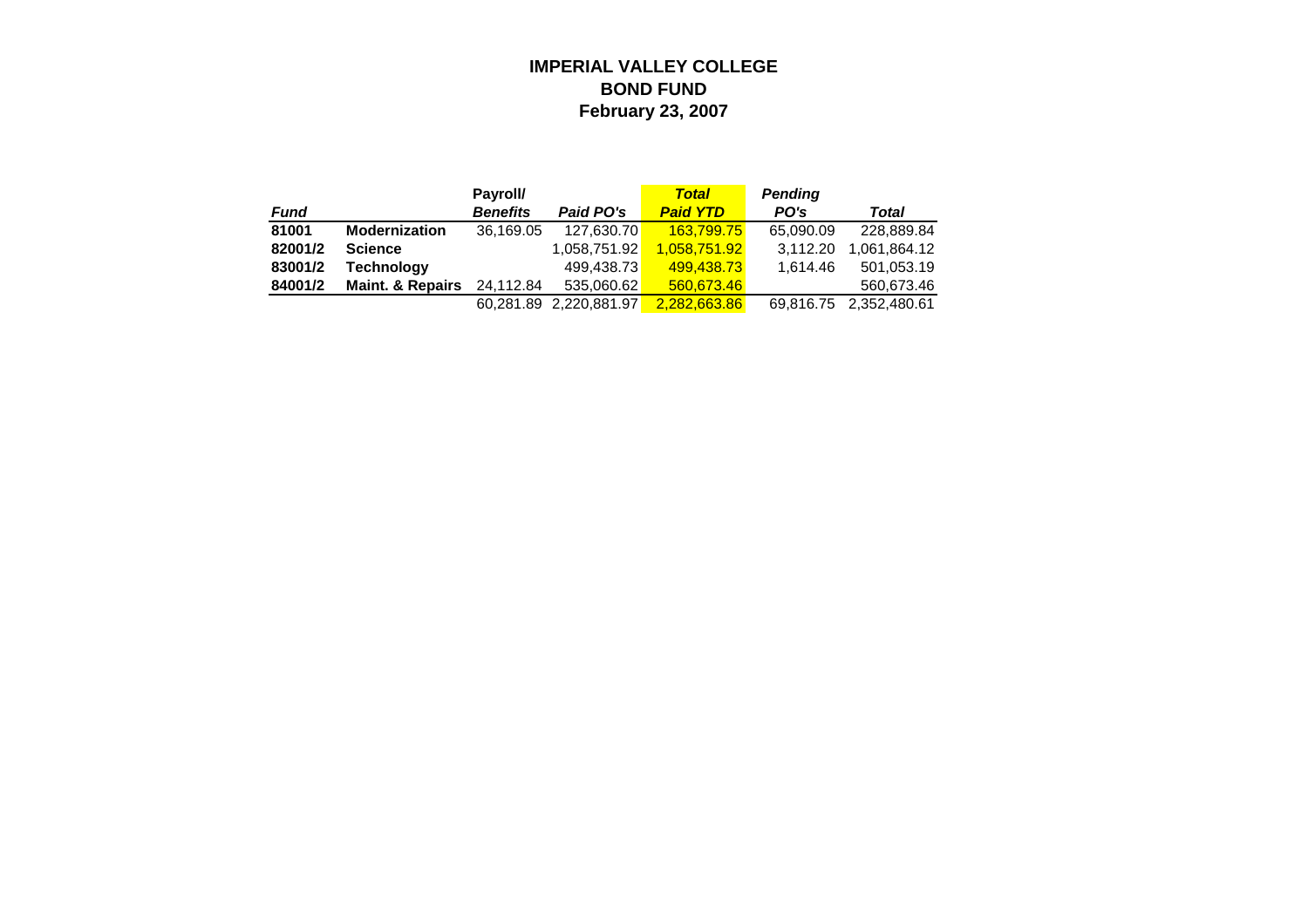| ٦<br>ŕ. |
|---------|
|         |

Pirogram/'O'rg/'A'ccount Sort: O

Page

 $\overline{a}$ 

|                                                 | Avail  | LN.<br>ഗ<br>4<br>$\frac{4}{14}$<br>7,                        | $\circ$<br>C<br>560<br>$\vec{r}$        | $\circ$ .<br>1,061        | 4<br>$\mathbf{r}$<br>248 | 32<br>4,789                                        | 4<br>S<br>174        | ഗ<br>493                           | ഗ<br>$\overline{r}$<br>179 | $\overline{\phantom{0}}$<br>S<br>4,309,184 | ഗ<br>4,334,835.9 | 342,000.00          | 342,000.00       | 120,000.00             | 120,000.00        | 66,919.78                   | 66,919.78                | 12,180.00           | $-382.76$         | O<br>329,084.2                      | ₹<br>÷<br>340,881 | $\Im$<br>266,556.                                           | 92<br>266,556             | 5,471,194.09               |
|-------------------------------------------------|--------|--------------------------------------------------------------|-----------------------------------------|---------------------------|--------------------------|----------------------------------------------------|----------------------|------------------------------------|----------------------------|--------------------------------------------|------------------|---------------------|------------------|------------------------|-------------------|-----------------------------|--------------------------|---------------------|-------------------|-------------------------------------|-------------------|-------------------------------------------------------------|---------------------------|----------------------------|
| $\gamma_0$<br>Atyp<br>≻<br>Ben?                 | Commit | $\stackrel{\circ}{\circ}$                                    | So.                                     | $\overline{0}$ .          | $\circ$ .                | $00$ .                                             | 00.                  | 00.                                | $\circ$                    | 48,090.09                                  | 48,090.09        | °o.                 | 00.              | $00$ .                 | °                 | $\overline{0}$ .            | °                        | °C.                 | $\sim$            | $\sim$                              | °                 | °O.                                                         | $\overline{5}$            | 48,090.09                  |
| $\subset$<br>Rev?<br>do<br>$\ddot{\phantom{0}}$ | Ytd    | S<br>H<br>283<br>$\overline{24}$                             | $^{\circ}$<br>ഗ<br>2,215                | $\overline{5}$ .<br>1,507 | 56<br>352                | 68<br>330<br>$\overline{r}$                        | .08<br>$\frac{2}{1}$ | $-51$<br>467.                      | ഗ<br>$\mathcal{L}$<br>820  | ഗ<br>336.8<br>46,                          | 83,326.15        | 00.                 | $\overline{0}$   | 00.                    | °                 | .99<br>699.<br>$\infty$     | 8,699.99                 | 3,300.00            | $-6$<br>68,473    | °°.                                 | 71, 773.61        | °°.                                                         | °o.                       | 163,799.75                 |
| Prog<br>оЮ<br>Acct                              | Budget | $\frac{8}{9}$<br>427<br>$\overline{ }$<br>4                  | 4<br>ഗ<br>776.<br>$\tilde{\mathcal{E}}$ | 2,568.52                  | 600.70                   | ,120.00<br>$\sim$<br>$\blacksquare$                | 186.42               | 961.08                             | 1,000.00                   | ഗ<br>$\ddot{\sim}$<br>,403,611<br>4        | 466,252.19<br>÷  | 342,000.00          | 342,000.00       | 120,000.00             | 120,000.00        | 75,619.77                   | 75,619.77                | 15,480.00           | 68,090.85         | .20<br>329,084                      | 412,655.05        | 266,556.92                                                  | $\overline{9}$<br>266,556 | $\frac{3}{2}$<br>5,683,083 |
| olo<br>Orgn:<br>оЮ<br>Fund: 81<br>YTD/Curr: Y   | Title  | $\overset{\circ}{\mathbb{Q}}$<br>Salari<br>Crafts<br>Skilled | structional<br>Classified Nonin<br>PERS | FICA-Classified           | Medicare-Classified      | assified<br>J<br>$\mathfrak i$<br>Health Insurance | $SUI - Classisticed$ | ified<br>Class<br>Como<br>Workers' | Advertising Expense        | ements<br>and Site Improv<br>Sites         |                  | Consulting Services |                  | Services<br>Consultina |                   | Bio-assay<br>and<br>Permits |                          | Consulting Services | Payments<br>Iease | cies<br>Continger<br>for<br>Reserve |                   | 5000<br>under<br>$E$ ap<br>New<br>$\mathbf{i}$<br>Equipment |                           |                            |
| $13$<br>$\pmb{\mathfrak{t}}$                    | Prog   | 6770                                                         | 6770                                    | 6770                      | 6770                     | 6770                                               | 6770                 | 6770                               | 6770                       | 6770                                       |                  | 6770                |                  | 6770                   |                   | 6770                        |                          | 6770                | 6770              | 6770                                |                   | 6770                                                        | Equipment                 |                            |
| FY/Perd: 07                                     | Acct   | 2115                                                         | 3220                                    | 3320                      | 3340                     | 3420                                               | 3520                 | 3620                               | 5740                       | 6129                                       | - Building Cost  | 5110                | - Arquitect Fees | 5110                   | Construction Mgmt | 5830                        | - Inspect Testing Permit | 5110                | 7130              | 7901                                | Contingency       | 6490                                                        | u                         |                            |
|                                                 | Orgn   | 870                                                          | 870                                     | 870                       | 870                      | 870                                                | 870                  | 870                                | 870                        | 870                                        |                  | 871                 |                  | 872                    | $\bar{\rm t}$     | 873                         |                          | 874                 | 874               | 874                                 | $\mathbf{I}$      | 875                                                         | $**$ GOB - Furnishing     | **** Report Total          |
|                                                 | Fund   | 81001                                                        | 81001                                   | 81001                     | 81001                    | 81001                                              | 81001                | 81001                              | 81001                      | 81001                                      | $$ GOB           | 81001               | $***$ GOB        | 81001                  | $***$ GOB         | 81001                       | $***$ GOB                | 81001               | 81001             | 81001                               | $***$ GOB         | 81001                                                       |                           |                            |

81001 - Modernization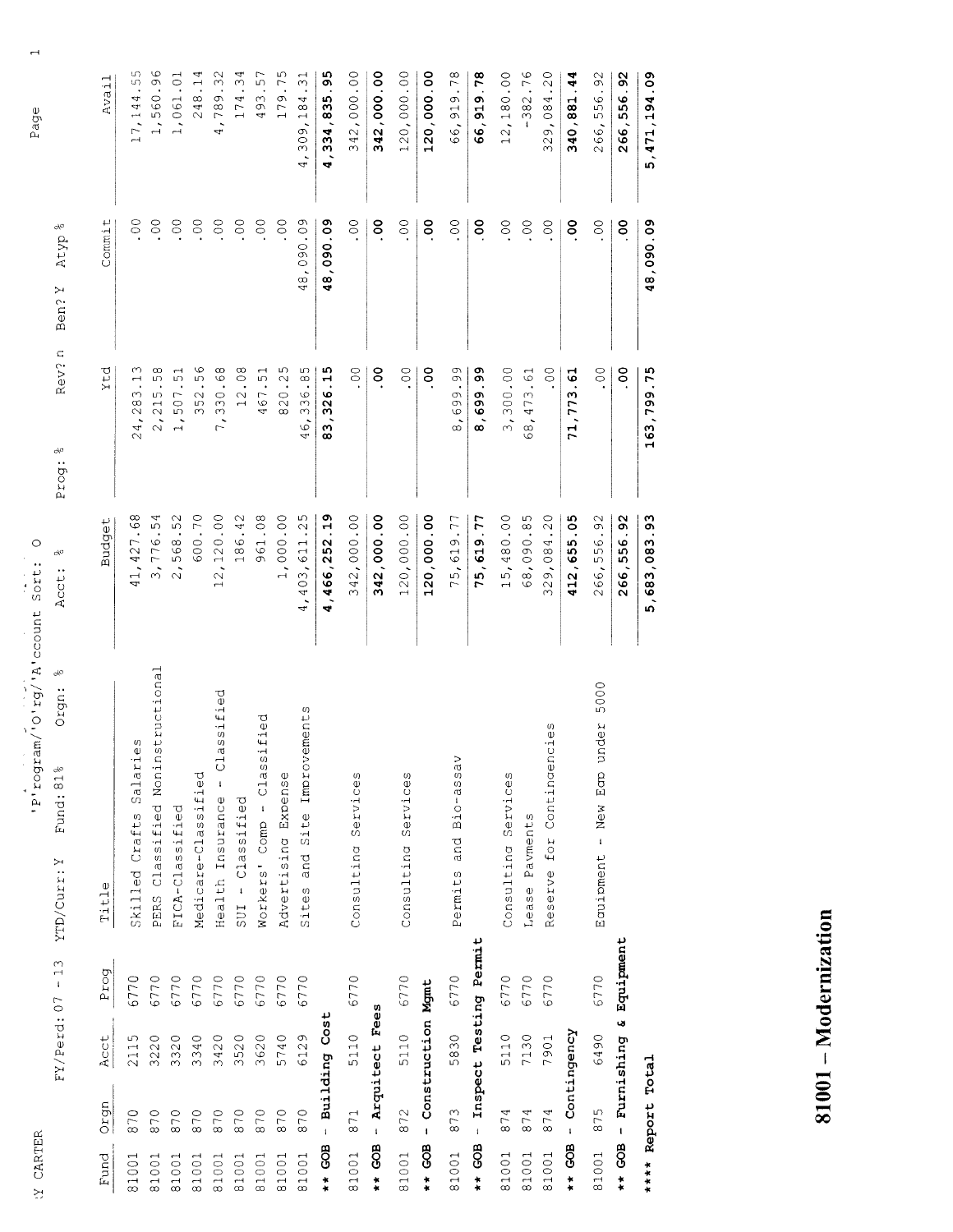| Ľ |  |
|---|--|
|   |  |
|   |  |

 $\frac{1}{2}$  rogram/'0'rg/'A'ccount Sort: 0

Page

 $\overline{a}$ 

| 22, 285, 141.32 | 3,112.20              | 1,058,751.92         | 23, 347, 005.44 |                                          |      |                          |                     | **** Report Total             |
|-----------------|-----------------------|----------------------|-----------------|------------------------------------------|------|--------------------------|---------------------|-------------------------------|
| 232,830.68      | ိ                     | 267,169.32           | 500,000.00      |                                          |      | - Contingency            |                     | $**$ GOB                      |
| 233,178.08      | °°                    | 266,821.92           | 500,000.00      | DEP<br>Sites and Site Improvements       | 6770 | 6130                     | 874                 | 82002                         |
| $-347.40$       | So.                   | 347.40               | $\ddot{\circ}$  | Advertising Expense                      | 6770 | 5740                     | 874                 | 82002                         |
| 1,064,745.72    | °                     | 42,449.80            | 1,107,195.52    |                                          |      | - Furnishing & Equipment |                     | $**$ GOB                      |
| 1,064,745.72    | 00                    | 42,449.80            | 1, 107, 195.52  | 5000<br>under<br>New Ecro<br>Eauipment - | 6770 | 6490                     | 875                 | 82001                         |
| 898,681.72      | 3,112.20              | 618, 832.78          | 1,520,626.70    |                                          |      | - Contingency            |                     | $***$ GOB                     |
| 847, 212.26     | °°                    | O.                   | 847, 212.26     | Reserve for Contingencies                | 6770 | 7901                     | 874                 | 82001                         |
| $-6,021.29$     | $\circ$ .             | 283, 011.76          | 276,990.47      | Payments<br>Lease                        | 6770 | 7130                     | 874                 | 82001                         |
| $\frac{0}{0}$   | 00.                   | 16,350.56            | 16,350.56       | Asset<br>Capital Equipment DEP           | 6770 | 6590                     | 874                 | 82001                         |
| 45,279.35       | SO.                   | 296,685.06           | 341,964.41      | Sites and Site Improvements              | 6770 | 6129                     | 4<br>$\overline{8}$ | 82001                         |
| 12, 211.40      | 3, 112.20             | 22,785.40            | 38,109.00       | Expense<br>Rental<br>Facility/Equipment  | 6770 | 5630                     | 874                 | 82001                         |
| 177,769.74      | o<br>0                | 130,300.02           | 308,069.76      |                                          |      | Inspect Testing Permit   | Ĭ.                  | $\frac{1}{2}$ + $\frac{1}{2}$ |
| 177,769.74      | °0.                   | 130,300.02           | 308,069.76      | Permits and Bio-assav                    | 6770 | 5830                     | 873                 | 82001                         |
| 480,000.00      | °                     | °                    | 480,000.00      |                                          |      | - Construction Mgmt      |                     | $**$ GOB                      |
| 480,000.00      | °°                    | $\frac{0}{0}$        | 480,000.00      | Consultina Services                      | 6770 | 5110                     | 872                 | 82001                         |
| 1,191,113.46    | oo                    | ိ                    | 1,191,113.46    |                                          |      | - Arquitect Fees         |                     | $***$ GOB                     |
| 1,191,113.46    | $\frac{0}{1}$         | $\sim$               | 1, 191, 113.46  | Consulting Services                      | 6770 | 5110                     | 871                 | 82001                         |
| 18,240,000.00   | °                     | ိ                    | 18,240,000.00   |                                          |      | - Building Cost          |                     | $***$ GOB                     |
| 18,240,000.00   | $\circ$ .             | °C.                  | 18,240,000.00   | Building Construction                    | 6770 | 6210                     | 870                 | 82001                         |
| Avail           | Commit                | Ytd                  | Budget          | Title                                    | Prog | Acct                     | Orgn                | Fund                          |
|                 | olo<br>Atyp<br>Ben? Y | Rev?n<br>olo<br>Prog | olo<br>Acct:    | olo<br>Orgn:<br>Fund: 82%<br>YTD/Curr: Y |      | $FY/Perd: 07 - 13$       |                     |                               |

82001 – Science Building<br>82002 – Science Building/Parking Lot Share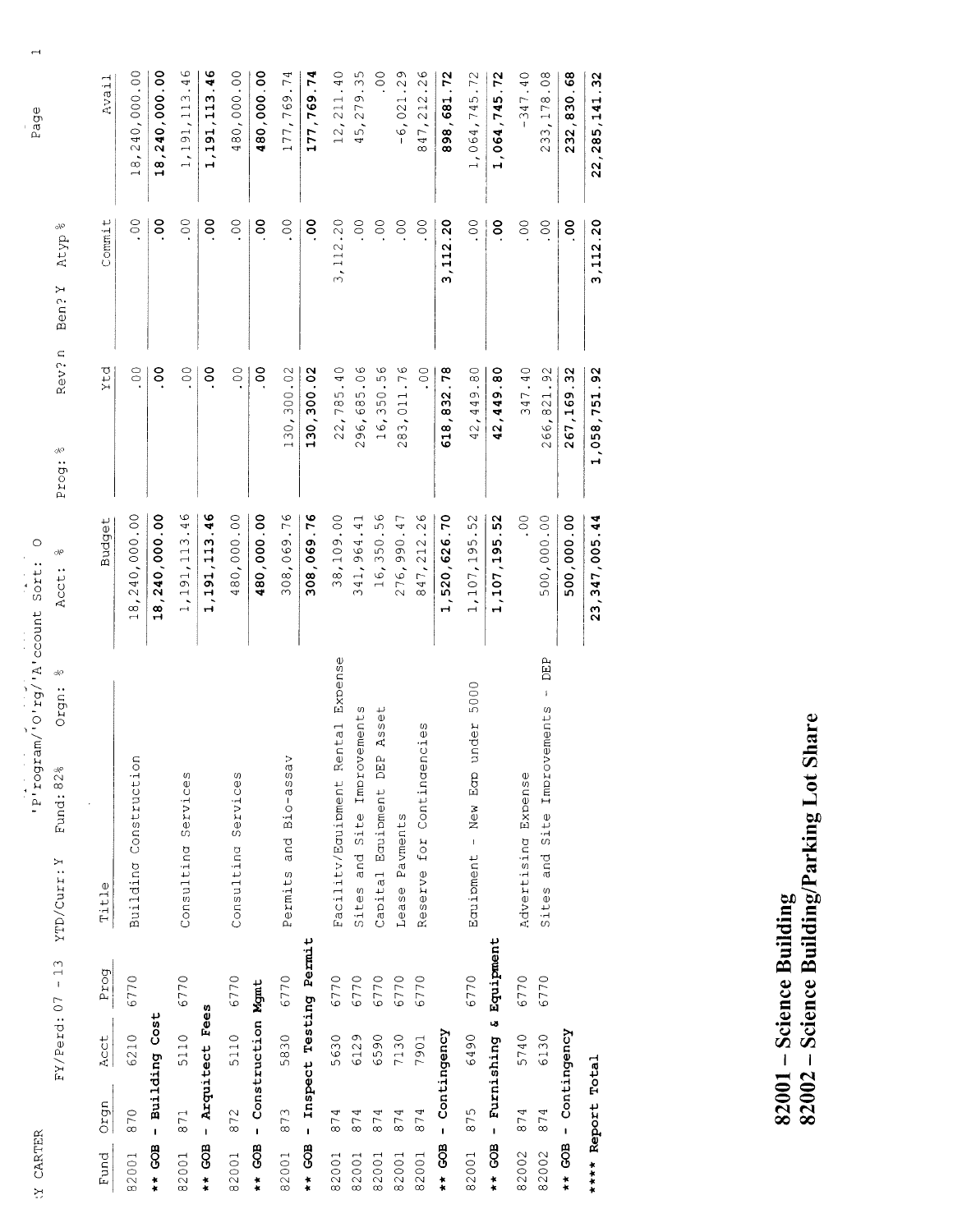| f<br>f |  |
|--------|--|
|        |  |

 $\frac{1}{2} \frac{1}{2} \frac{\cos^2 n}{\cos^2 n}$  of  $\frac{1}{2} \frac{1}{2} \frac{1}{2} \frac{1}{2} \cos n$  sort: 0

Page

 $\overline{\phantom{0}}$ 

|                   |      |                          | $FY/Perd: 07 - 13$ | olo<br>Orgn:<br>Fund: 83%<br>YTD/Curr: Y | olo<br>Acct:  | Rev?n<br>$q_0$<br>Prog: | oļO<br>Atyp<br>Ben? Y |               |
|-------------------|------|--------------------------|--------------------|------------------------------------------|---------------|-------------------------|-----------------------|---------------|
| Fund              | Orgn | Acct                     | Prog               | Title                                    | Budget        | rtd                     | Commit                | Avail         |
| 83001             | 870  | 6210                     | 6770               | Building Construction                    | 13,680,000.00 | °°.                     | SO                    | 13,680,000.00 |
| $***$ GOB         |      | - Building Cost          |                    |                                          | 13,680,000.00 | °                       | 8o                    | 13,680,000.00 |
| 83001             | 871  | 5110                     | 6770               | Consulting Services                      | 849,113.90    | So.                     | $\circ$ .             | 849, 113.90   |
| $***$ GOB         |      | - Arquitect Fees         |                    |                                          | 849,113.90    | °                       | ိ                     | 849,113.90    |
| 83001             | 872  | 5110                     | 6770               | Consulting Services                      | 360,000.00    | °°.                     | $\circ$ .             | 360,000.00    |
| $**$ GOB          |      | - Construction Mgmt      |                    |                                          | 360,000.00    | °                       | °                     | 360,000.00    |
| 83001             | 873  | 5830                     | 6770               | Permits and Bio-assay                    | 230,569.76    | 8,699.99                | SO.                   | 221,869.77    |
| $***$ GOB         |      | - Inspect Testing Permit |                    |                                          | 230, 569. 76  | 8,699.99                | oo.                   | 221,869.77    |
| 83001             | 874  | 5630                     | 6770               | Facility/Equipment Rental Expense        | 20,196.66     | 11,301.22               | 1,614.46              | 7,280.98      |
| 83001             | 874  | 6129                     | 6770               | Improvements<br>and Site<br>Sites        | 12,025.09     | S<br>C                  | $\circ$ .             | 12,025.09     |
| 83001             | 874  | 7130                     | 6770               | Payments<br>Lease                        | 209, 431.24   | 212,268.20              | $\sum_{i=1}^{n}$      | $-2, 836.96$  |
| 83001             | 874  | 7901                     | 6770               | Reserve for Contingencies                | 677,584.00    | SO.                     | SO.                   | 677,584.00    |
| $***$ GOB         |      | - Contingency            |                    |                                          | 919, 236.99   | 223, 569.42             | 1,614.46              | 694,053.11    |
| 83001             | 875  | 6490                     | 6770               | 5000<br>under<br>Equipment - New Eap     | 900,000.00    | °°.                     | $\circ$ .             | 900,000.00    |
| $**$ GOB          |      | - Furnishing &           | Equipment          |                                          | 900,000.00    | °o                      | °o                    | 900,000.00    |
| 83002             | 874  | 5740                     | 6770               | Advertising Expense                      | °C.           | 347.40                  | °°                    | $-347.40$     |
| 83002             | 874  | 6130                     | 6770               | DEP<br>ï<br>Sites and Site Improvements  | 500,000.00    | 266,821.92              | °°.                   | 233, 178.08   |
|                   |      | ** GOB - Contingency     |                    |                                          | 500,000.00    | 267,169.32              | °                     | 232,830.68    |
| **** Report Total |      |                          |                    |                                          | 17,438,920.65 | 499, 438.73             | 1,614.46              | 16,937,867.46 |

83001 – Technology Building<br>83002 – Technology Building/Parking Lot Share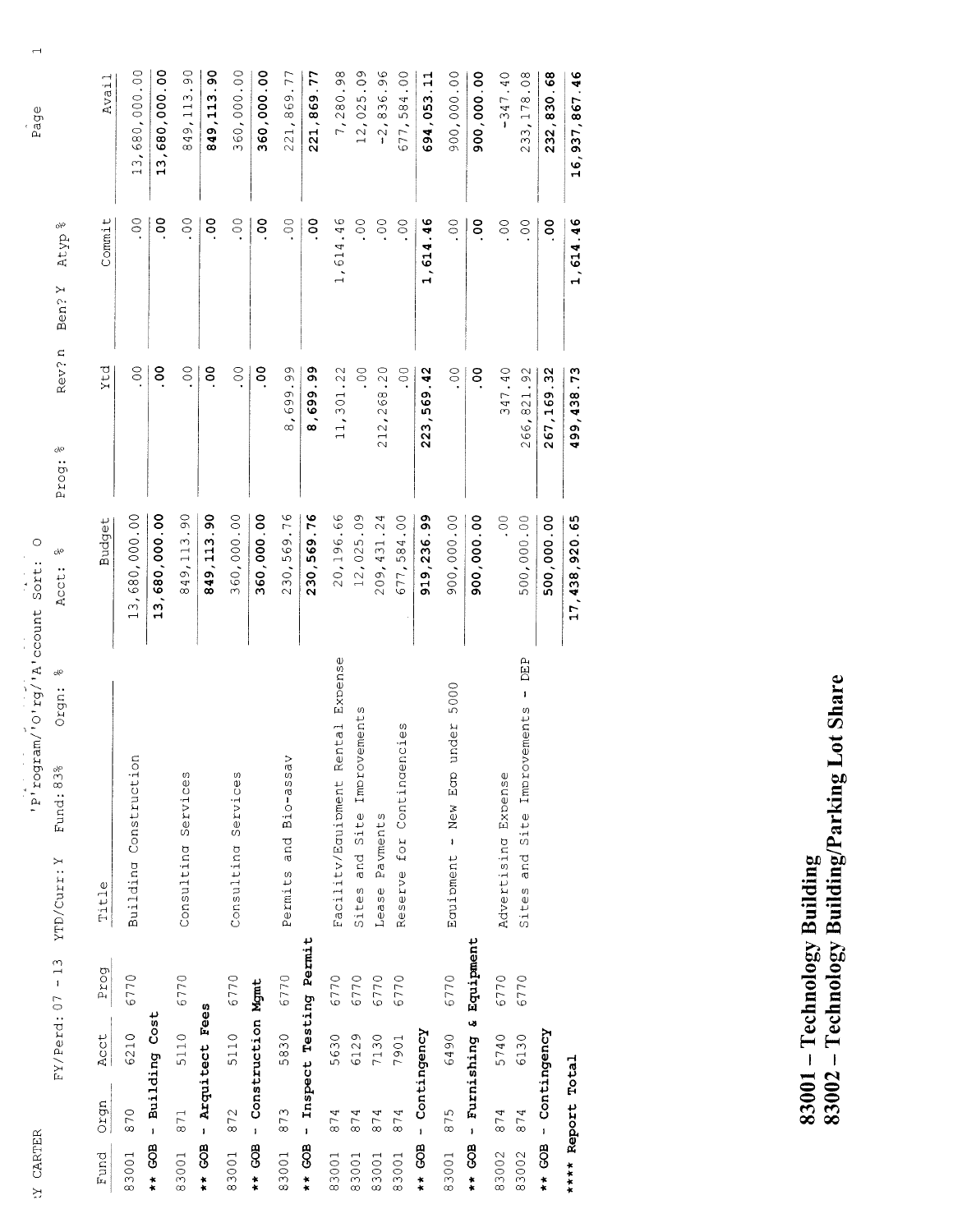| ٢<br>ł,<br>ĉ<br>F.<br>٦<br>ĵ |
|------------------------------|
|                              |

program/org/Advocant Sort: 0

Page

 $\overline{\phantom{0}}$ 

| Fund      | orgn              | Acct                | Prog                     | Title                                                      | Budget                       | rtd            | Commit           | Avail                                 |
|-----------|-------------------|---------------------|--------------------------|------------------------------------------------------------|------------------------------|----------------|------------------|---------------------------------------|
| 84001     | 870               | 2115                | 6770                     | Salaries<br>Crafts<br>Skilled                              | Μ<br>$\frac{1}{4}$<br>27,618 | 6,188.79       | °O.              | 4<br>ف<br>,429<br>$\overline{11}$     |
| 84001     | 870               | 3220                | 6770                     | nstructional<br>PERS Classified Noni                       | 2,517.70                     | 1,477.10       | $\overline{0}$ . | 1,040.60                              |
| 84001     | 870               | 3320                | 6770                     | FICA-Classified                                            | 1,712.34                     | 1,005.02       | $\sum_{i=1}^{n}$ | 707.32                                |
| 84001     | 870               | 3340                | 6770                     | Medicare-Classified                                        | 400.46                       | 235.05         | $\circ$ .        | $\overline{\phantom{0}}$<br>4.<br>165 |
| 84001     | 870               | 3420                | 6770                     | Classified<br>$\overline{\phantom{a}}$<br>Health Insurance | 8,080.00                     | 4,887.12       | . $^{\circ}$     | 3, 192.88                             |
| 84001     | 870               | 3520                | 6770                     | - Classified<br>SUI                                        | 124.28                       | 8.08           | 00.              | $\circ$<br>116.2                      |
| 84001     | 870               | 3620                | 6770                     | Classified<br>Workers' Comp -                              | 640.72                       | .68<br>311     | $\circ$ .        | 329.04                                |
| 84001     | 870               | 6129                | 6770                     | Site Improvements<br>and<br>Sites                          | .55<br>6,174,184             | 230,444.94     | $\sim$           | , 943, 739.61<br>ഗ                    |
| $**$ GOB  |                   | - Building Cost     |                          |                                                            | 6, 215, 278.48               | 254,557.78     | °°               | 5,960,720.70                          |
| 84001     | 871               | 5110                | 6770                     | Consulting Services                                        | 505,551.92                   | 51,548.43      | °°.              | .49<br>454,003                        |
| $***$ GOB |                   | - Arquitect Fees    |                          |                                                            | 505,551.92                   | 51, 548.43     | °                | O)<br>454,003.4                       |
| 84001     | 872               | 5110                | 6770                     | Consulting Services                                        | 212,000.00                   | $\circ$ .      | °O.              | 212,000.00                            |
| $**$ GOB  |                   | - Construction Mgmt |                          |                                                            | 212,000.00                   | oo.            | °                | 212,000.00                            |
| 84001     | 873               | 5830                | 6770                     | ⋗<br>Bio-assa<br>and<br>Permits                            | 136,900.00                   | $\sim$         | $\sim$           | 136,900.00                            |
| $**$ GOB  |                   |                     | - Inspect Testing Permit |                                                            | 136,900.00                   | °o             | oo.              | 136,900.00                            |
| 84001     | 874               | 7130                | 6770                     | Payments<br>Iease                                          | 121,605.40                   | 120,982.59     | $\circ$ .        | $\frac{1}{2}$<br>622                  |
| 84001     | 874               | 7901                | 6770                     | Reserve for Contingencies                                  | 467, 428.50                  | °C.            | °°.              | 467, 428.50                           |
| $**$ GOB  |                   | - Contingency       |                          |                                                            | 589,033.90                   | 120,982.59     | °o               | 468,051.31                            |
| 84001     | 875               | 6490                | 6770                     | 5000<br>under<br>Eap<br>New<br>$\mathbf{I}$<br>Eauipment   | 530,000.00                   | °0.            | $\circ$ .        | 530,000.00                            |
| $**$ GOB  |                   | w<br>- Furnishing   | Equipment                |                                                            | 530,000.00                   | $\overline{0}$ | Θ.               | 530,000.00                            |
| 84002     | 874               | 5740                | 6770                     | Advertising Expense                                        | 0 <sup>o</sup>               | 173.70         | $\circ$ .        | $-173.70$                             |
| 84002     | 874               | 6130                | 6770                     | DEP<br>$\mathbf{I}$<br>Site Improvements<br>Sites and      | 250,000.00                   | .410.96<br>133 | $00$ .           | .04<br>116,589                        |
| $**$ GOB  |                   | - Contingency       |                          |                                                            | 250,000.00                   | 133,584.66     | °°               | 34<br>116,415                         |
|           | **** Report Total |                     |                          |                                                            | 8,438,764.30                 | 560,673.46     | oo.              | 7,878,090.84                          |

# 84001 - Maintenance and Repairs<br>84002 – Maintenance and Repairs/Parking Lot Share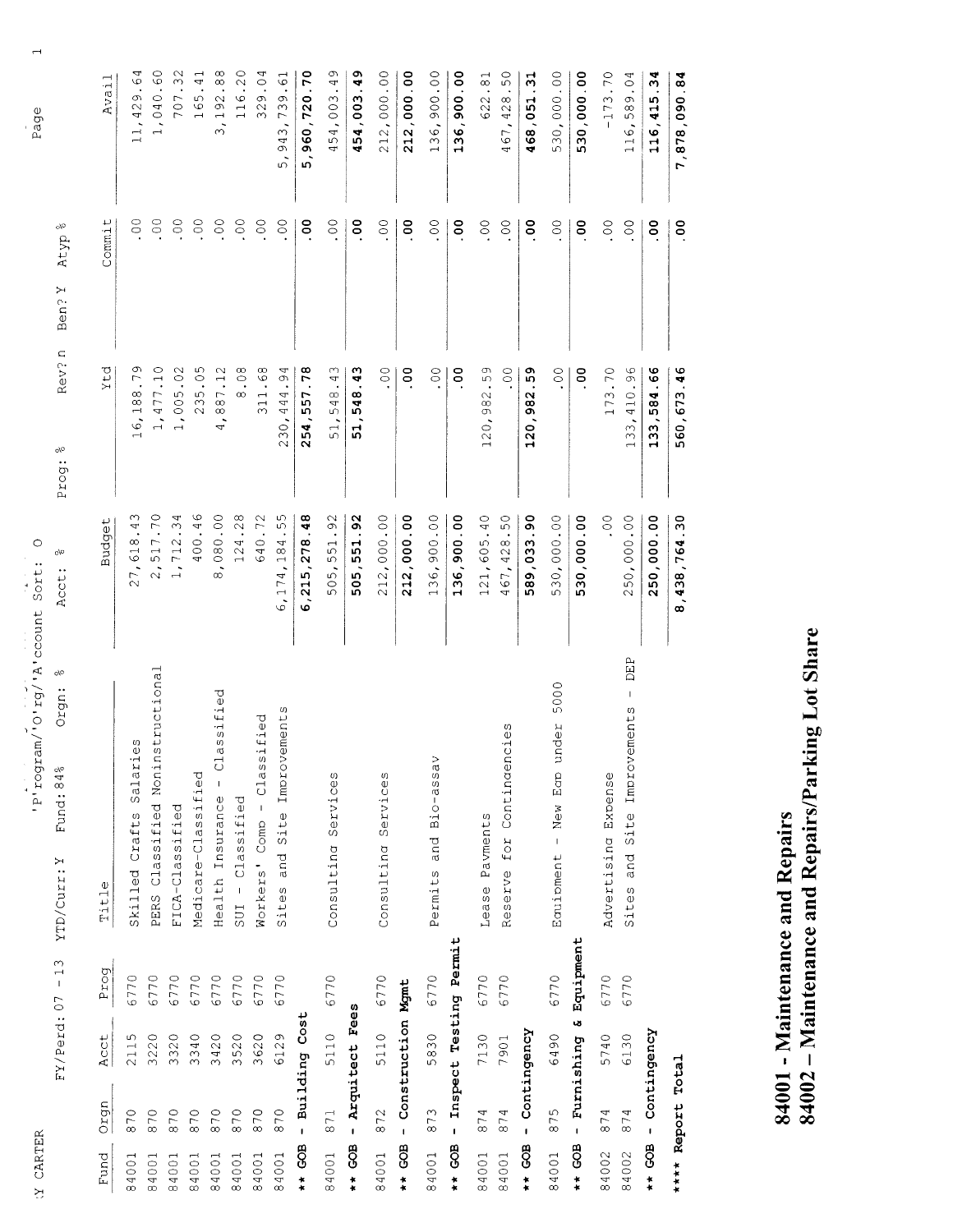| $P.O. \#$ | Vendor                                   | Fund  |     | <b>Org Acct Description</b>                 | <b>Org Code</b>              | <b>Account</b>                                        | <b>Amount</b> | Paid     |
|-----------|------------------------------------------|-------|-----|---------------------------------------------|------------------------------|-------------------------------------------------------|---------------|----------|
|           | <b>Science Building</b>                  |       |     |                                             |                              |                                                       |               |          |
|           | P6008445 Division of the State Architect | 82001 | 873 | 5830 Plan check fee - Science Bldg          | Inspection, Testing, Permits | - Permits and Bio-assay                               | 121,600.00    | 12/14/06 |
| P6008562  | Landmark Geo-Engineers                   | 82001 | 873 | 5830 Geotechnical investigation             | Inspection, Testing, Permits | Permits and Bio-assay                                 | 5,200.00      | 1/11/07  |
| P6006623  | <b>Precision Engineering</b>             | 82001 | 873 | 5830 Aerial survey                          | Inspection, Testing, Permits | Permits and Bio-assay                                 | 3,500.00      | 9/7/06   |
|           |                                          |       |     |                                             |                              |                                                       | 130,300.00    |          |
| P6006000  | Mobile Modular                           | 82001 | 874 | 5630 Teachers Portable lease July           | Contingency                  | - Facility/Equip Rental                               | 374.43        | 7/27/06  |
| P6006149  | Mobile Modular                           | 82001 | 874 | 5630 Classroom Portable Lease July          | Contingency                  | <b>Facility/Equip Rental</b>                          | 2,737.77      | 8/3/06   |
| P6006404  | Mobile Modular                           | 82001 | 874 | 5630 Teachers Portable lease August         | Contingency                  | - Facility/Equip Rental                               | 374.43        | 8/24/06  |
| P6006506  | Mobile Modular                           | 82001 | 874 | 5630 Classroom Portable Lease August        | Contingency                  | - Facility/Equip Rental                               | 2,737.77      | 9/7/06   |
| P6006809  | Mobile Modular                           | 82001 | 874 | 5630 Teachers Portable lease Sept           | Contingency                  | <b>Facility/Equip Rental</b>                          | 374.43        | 9/21/06  |
| P6006926  | Mobile Modular                           | 82001 | 874 | 5630 Classroom Portable Lease Sept.         | Contingency                  | <b>Facility/Equip Rental</b>                          | 2,737.77      | 9/28/06  |
| P6007302  | Mobile Modular                           | 82001 | 874 | 5630 Teachers Portable lease Oct            | Contingency                  | <b>Facility/Equip Rental</b>                          | 374.43        | 10/19/06 |
| P6007474  | Mobile Modular                           | 82001 | 874 | 5630 Classroom Portable Lease Oct           | Contingency                  | - Facility/Equip Rental                               | 2,737.77      | 11/9/06  |
| P6007900  | <b>Mobile Modular</b>                    | 82001 | 874 | 5630 Teachers Portable lease Oct            | Contingency                  | Facility/Equip Rental                                 | 374.43        | 11/14/06 |
| P6008167  | Mobile Modular                           | 82001 | 874 | 5630 Classroom Portable Lease Nov           | Contingency                  | - Facility/Equip Rental                               | 2,737.77      | 11/30/06 |
| P6008406  | Mobile Modular                           | 82001 | 874 | 5630 Teachers Portable lease Dec            | Contingency                  | <b>Facility/Equip Rental</b>                          | 374.43        | 12/14/06 |
| P6008638  | Mobile Modular                           | 82001 | 874 | 5630 Teachers Portable lease Jan            | Contingency                  | <b>Facility/Equip Rental</b>                          | 374.43        | 1/18/07  |
| P6008639  | Mobile Modular                           | 82001 | 874 | 5630 Classroom Portable Lease Dec           | Contingency                  | <b>Facility/Equip Rental</b>                          | 2,737.77      | 1/18/07  |
| P6008821  | Mad Graphix                              | 82001 | 874 | 5630 Sign for Science Bldg                  | Contingency                  | <b>Facility/Equip Rental</b>                          | 1,000.00      | 1/18/07  |
| P6008960  | <b>Mobile Modular</b>                    | 82001 | 874 | 5630 Classroom Portable Lease Jan           | Contingency                  | - Facility/Equip Rental                               | 2,737.77      | 2/1/07   |
|           |                                          |       |     |                                             |                              |                                                       | 22,785.40     |          |
| P6006565  | <b>Five Star Electrical</b>              | 82001 | 874 | 6129 Building relocation - electrical       | Contingency                  | - Site and Site Improvement                           | 124,500.00    | 8/31/06  |
| P6006122  | Intra Link Communications                | 82001 | 874 | 6129 Building relocation - cabling          | Contingency                  | Site and Site Improvement                             | 7,897.67      | 9/7/06   |
| P6006603  | OneSource Dist                           | 82001 | 874 | 6129 Building relocation - supplies         | Contingency                  | Site and Site Improvement                             | 676.20        | 9/7/06   |
| P6006611  | <b>OneSource Dist</b>                    | 82001 | 874 | 6129 Building relocation - fiber cable      | Contingency                  | Site and Site Improvement<br>$\overline{\phantom{a}}$ | 17,952.51     | 9/7/06   |
| P6006620  | Wymore Inc.                              | 82001 | 874 | 6129 Building relocation - cut welds        | Contingency                  | - Site and Site Improvement                           | 1,012.50      | 9/7/06   |
| P6006625  | <b>BLT Companies</b>                     | 82001 | 874 | 6129 Building relocation - hoist            | Contingency                  | Site and Site Improvement                             | 5,555.50      | 9/7/06   |
| P6006597  | <b>Five Star Electrical</b>              | 82001 | 874 | 6129 Building relocation - electrical panel | Contingency                  | Site and Site Improvement<br>$\overline{\phantom{0}}$ | 2,025.00      | 9/14/06  |
| P6006598  | Imperial Foam System                     | 82001 | 874 | 6129 Building relocation - seal roofs       | Contingency                  | Site and Site Improvement                             | 2,900.00      | 9/14/06  |
| P6006599  | JS Floor Covering                        | 82001 | 874 | 6129 Building relocation - carpet Math lab  | Contingency                  | Site and Site Improvement                             | 1,600.00      | 9/14/06  |
| P6006600  | Lowes                                    | 82001 | 874 | 6129 Building relocation - supplies         | Contingency                  | Site and Site Improvement                             | 77.17         | 9/14/06  |
| P6006601  | Lowes                                    | 82001 | 874 | 6129 Building relocation - supplies         | Contingency                  | Site and Site Improvement<br>$\overline{\phantom{a}}$ | 457.12        | 9/14/06  |
| P6006617  | Pioneer Van & Storage                    | 82001 | 874 | 6129 Building relocation - storage          | Contingency                  | - Site and Site Improvement                           | 750.00        | 9/14/06  |
| P6006619  | Superior Ready Mix Concrete              | 82001 | 874 | 6129 Building relocation - concrete         | Contingency                  | Site and Site Improvement                             | 479.71        | 9/14/06  |
| P6006624  | Valley Ace Hardware                      | 82001 | 874 | 6129 Building relocation - supplies         | Contingency                  | Site and Site Improvement<br>$\overline{\phantom{a}}$ | 300.29        | 9/14/06  |
| P6006727  | <b>Early Detection Security</b>          | 82001 | 874 | 6129 Building relocation - reinstall alarm  | Contingency                  | Site and Site Improvement                             | 260.00        | 9/14/06  |
| P6006445  | Lowes                                    | 82001 | 874 | 6129 Building relocation - supplies         | Contingency                  | Site and Site Improvement                             | 94.95         | 9/28/06  |
| P6006604  | <b>Pyramid Construction</b>              | 82001 | 874 | 6129 Building relocation - pad              | Contingency                  | Site and Site Improvement                             | 18,370.00     | 9/28/06  |
| P6006728  | AM Desert Storm Concrete                 | 82001 | 874 | 6129 Building relocation - sidewalks        | Contingency                  | Site and Site Improvement                             | 8,460.00      | 9/28/06  |
| P6006729  | IntraLink Communications                 | 82001 | 874 | 6129 Building relocation - change order     | Contingency                  | - Site and Site Improvement                           | 4,054.47      | 9/28/06  |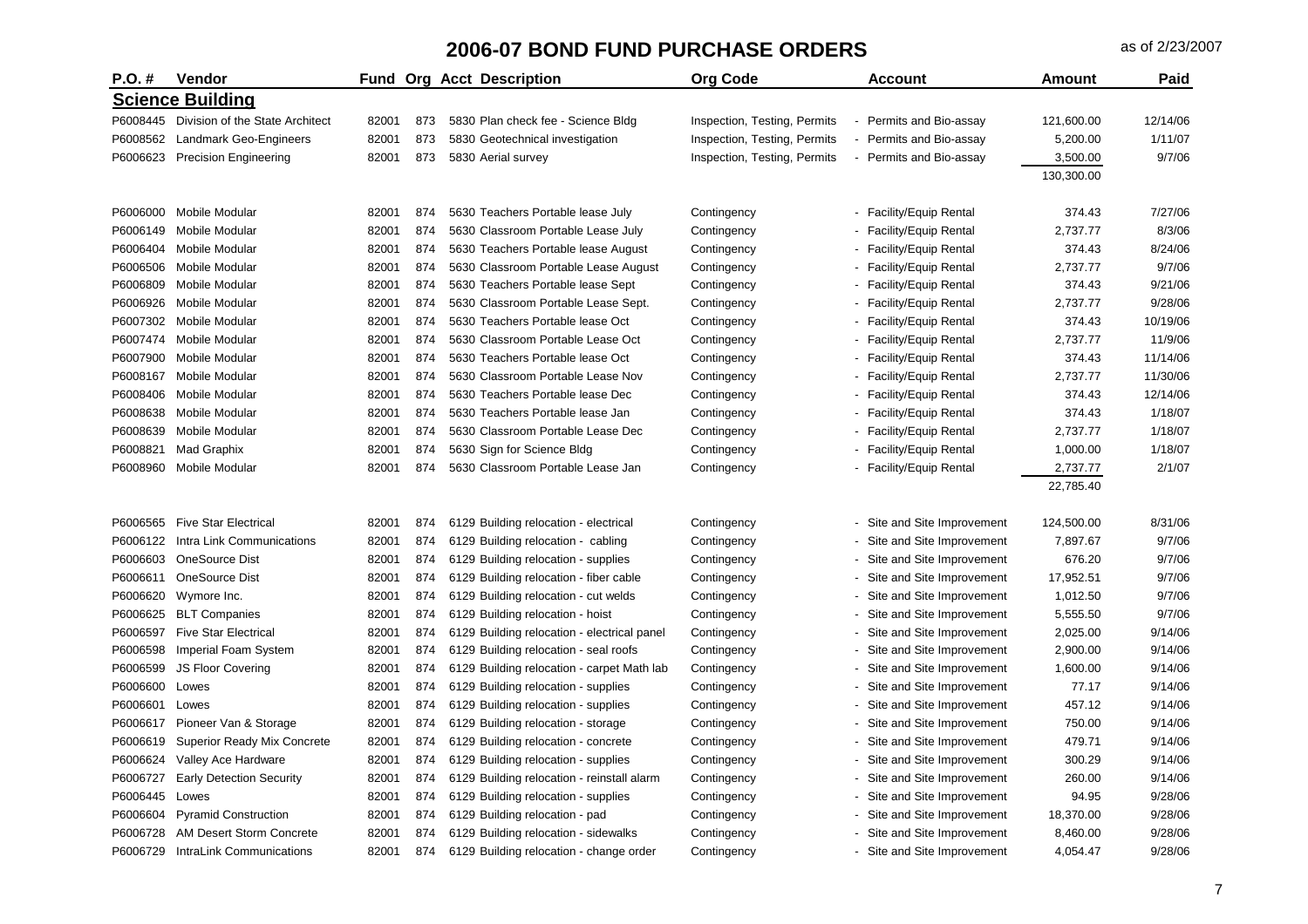| $P.O.$ # | <b>Vendor</b>                    | Fund  |     |      | <b>Org Acct Description</b>                              | <b>Org Code</b> | <b>Account</b>                                        | <b>Amount</b> | Paid     |
|----------|----------------------------------|-------|-----|------|----------------------------------------------------------|-----------------|-------------------------------------------------------|---------------|----------|
| P6006759 | <b>Quick Deck</b>                | 82001 | 874 |      | 6129 Building relocation - ramp rental                   | Contingency     | Site and Site Improvement                             | 2,911.68      | 9/28/06  |
| P6006855 | <b>Quick Deck</b>                | 82001 | 874 |      | 6129 Building relocation - ramp rental                   | Contingency     | - Site and Site Improvement                           | 462.24        | 9/28/06  |
| P6006898 | Labor Ready                      | 82001 | 874 |      | 6129 Building relocation - temporary labor               | Contingency     | Site and Site Improvement                             | 1,110.56      | 9/28/06  |
| P6006747 | Dixieline                        | 82001 | 874 |      | 6129 Building relocation - cartage                       | Contingency     | Site and Site Improvement                             | 3,480.14      | 10/5/06  |
| P6006949 | OneSource Dist                   | 82001 | 874 |      | 6129 Building Relocation - supplies                      | Contingency     | Site and Site Improvement                             | 632.73        | 10/5/06  |
| P6006950 | Pioneer Van & Storage            | 82001 | 874 |      | 6129 Building relocation - storage Sept.                 | Contingency     | Site and Site Improvement                             | 375.00        | 10/5/06  |
| P6007006 | Labor Ready                      | 82001 | 874 |      | 6129 Building relocation - temp labor                    | Contingency     | Site and Site Improvement                             | 1,817.28      | 10/5/06  |
| P6007072 | Lowes                            | 82001 | 874 |      | 6129 supplies                                            | Contingency     | Site and Site Improvement                             | 631.89        | 10/19/06 |
| P6007152 | Vics Air Conditioning            | 82001 | 874 |      | 6129 Building relocation - ducts                         | Contingency     | Site and Site Improvement                             | 1,873.94      | 10/19/06 |
| P6006951 | <b>OneSource Dist</b>            | 82001 | 874 |      | 6129 Building relocation - supplies                      | Contingency     | Site and Site Improvement                             | 335.03        | 10/20/06 |
| P6007143 | Lowes                            | 82001 | 874 |      | 6129 Building relocation - supplies                      | Contingency     | Site and Site Improvement                             | 1,084.66      | 10/20/06 |
| P6007147 | <b>Clairemont Equipment</b>      | 82001 | 874 |      | 6129 Building relocation - compressor                    | Contingency     | Site and Site Improvement                             | 69.19         | 10/20/06 |
| P6007148 | <b>Dixieline</b>                 | 82001 | 874 |      | 6129 Building relocation - supplies                      | Contingency     | Site and Site Improvement<br>$\overline{\phantom{a}}$ | 388.88        | 10/20/06 |
| P6007149 | <b>Frazee Paint</b>              | 82001 | 874 |      | 6129 Building relocation - supplies                      | Contingency     | Site and Site Improvement                             | 903.17        | 10/20/06 |
| P6007150 | Lowes                            | 82001 | 874 |      | 6129 Building relocation - supplies                      | Contingency     | Site and Site Improvement                             | 529.18        | 10/20/06 |
| P6007409 | Labor Ready                      | 82001 | 874 |      | 6129 Building relocation - temp labor                    | Contingency     | Site and Site Improvement                             | 1,009.60      | 10/20/06 |
| P6007410 | All Valley Fence                 | 82001 | 874 |      | 6129 Building relocation - fence                         | Contingency     | Site and Site Improvement                             | 1,400.00      | 10/31/06 |
| P6007412 | <b>Quick Deck</b>                | 82001 | 874 |      | 6129 Building relocation - ramp rental Oct               | Contingency     | Site and Site Improvement                             | 462.24        | 10/31/06 |
| P6007413 | JS Flooring                      | 82001 | 874 |      | 6129 Building relocation - carpet Assessment Contingency |                 | Site and Site Improvement                             | 5,736.40      | 10/31/06 |
| P6007414 | Lowes                            | 82001 | 874 |      | 6129 Building relocation - supplies                      | Contingency     | Site and Site Improvement                             | 144.37        | 10/31/06 |
| P6006123 | <b>Meadows Construction</b>      | 82001 | 874 |      | 6129 Building relocation - move bldgs                    | Contingency     | Site and Site Improvement                             | 61,800.00     | 11/9/06  |
| P6007183 | Avaya                            | 82001 | 874 |      | 6129 Building relocation - phone                         | Contingency     | Site and Site Improvement                             | 440.00        | 11/9/06  |
| P6007544 | <b>Sherwin Williams</b>          | 82001 | 874 |      | 6129 Building relocation - supplies                      | Contingency     | Site and Site Improvement                             | 68.49         | 11/9/06  |
| P6007545 | Lowes                            | 82001 | 874 |      | 6129 Building relocation - supplies                      | Contingency     | Site and Site Improvement                             | 102.46        | 11/9/06  |
| P6007565 | <b>Dixieline</b>                 | 82001 | 874 |      | 6129 Building relocation - supplies                      | Contingency     | Site and Site Improvement                             | 173.09        | 11/9/06  |
| P6007575 | Valley Ace Hardware              | 82001 | 874 |      | 6129 Building relocation - supplies                      | Contingency     | Site and Site Improvement                             | 338.95        | 11/9/06  |
| P6007553 | <b>Frazee Paint</b>              | 82001 | 874 |      | 6129 supplies                                            | Contingency     | Site and Site Improvement                             | 1,414.76      | 11/14/06 |
| P6007547 | <b>Quick Deck</b>                | 82001 | 874 |      | 6129 Building relocation - ramp rental Nov               | Contingency     | Site and Site Improvement                             | 462.24        | 11/20/06 |
| P6007481 | Avaya                            | 82001 | 874 |      | 6129 Repair two data lines Assessment Cent Contingency   |                 | Site and Site Improvement                             | 440.00        | 12/7/06  |
| P6008448 | Intra Link Communications        | 82001 | 874 |      | 6129 data connections assessment center                  | Contingency     | Site and Site Improvement                             | 6,430.00      | 12/14/06 |
| P6008449 | Jones Bros Glass                 | 82001 | 874 | 6129 |                                                          | Contingency     | Site and Site Improvement                             | 511.33        | 12/14/06 |
| P6008483 | <b>Quick Deck</b>                | 82001 | 874 |      | 6129 Ramp rental Dec 06 2000,2500 bldg                   | Contingency     | Site and Site Improvement                             | 462.24        | 1/18/07  |
| P6008484 | <b>Dixieline</b>                 | 82001 | 874 |      | 6129 Assessment center supplies                          | Contingency     | Site and Site Improvement                             | 22.57         | 1/18/07  |
| P6008486 | OneSource Dist                   | 82001 | 874 |      | 6129 Assessment center supplies                          | Contingency     | Site and Site Improvement                             | 69.96         | 1/18/07  |
| P6008673 | <b>Early Detection Security</b>  | 82001 | 874 |      | 6129 Re-install alarm system Assessment                  | Contingency     | Site and Site Improvement                             | 650.00        | 1/25/07  |
| P6008674 | Quick Deck                       | 82001 | 874 |      | 6129 Ramp rental Jan 07 2000, 2500 bldg                  | Contingency     | Site and Site Improvement                             | 462.24        | 2/8/07   |
| P6009078 | Lowes                            | 82001 | 874 |      | 6129 Supplies for softball field                         | Contingency     | Site and Site Improvement                             | 24.85         | 2/8/07   |
|          | P6009093 Valley Ace Hardware     | 82001 | 874 |      | 6129 Supplies for softball field                         | Contingency     | Site and Site Improvement                             | 30.61         | 2/8/07   |
|          | <b>Sciene Building continued</b> |       |     |      |                                                          |                 |                                                       | 296.685.06    |          |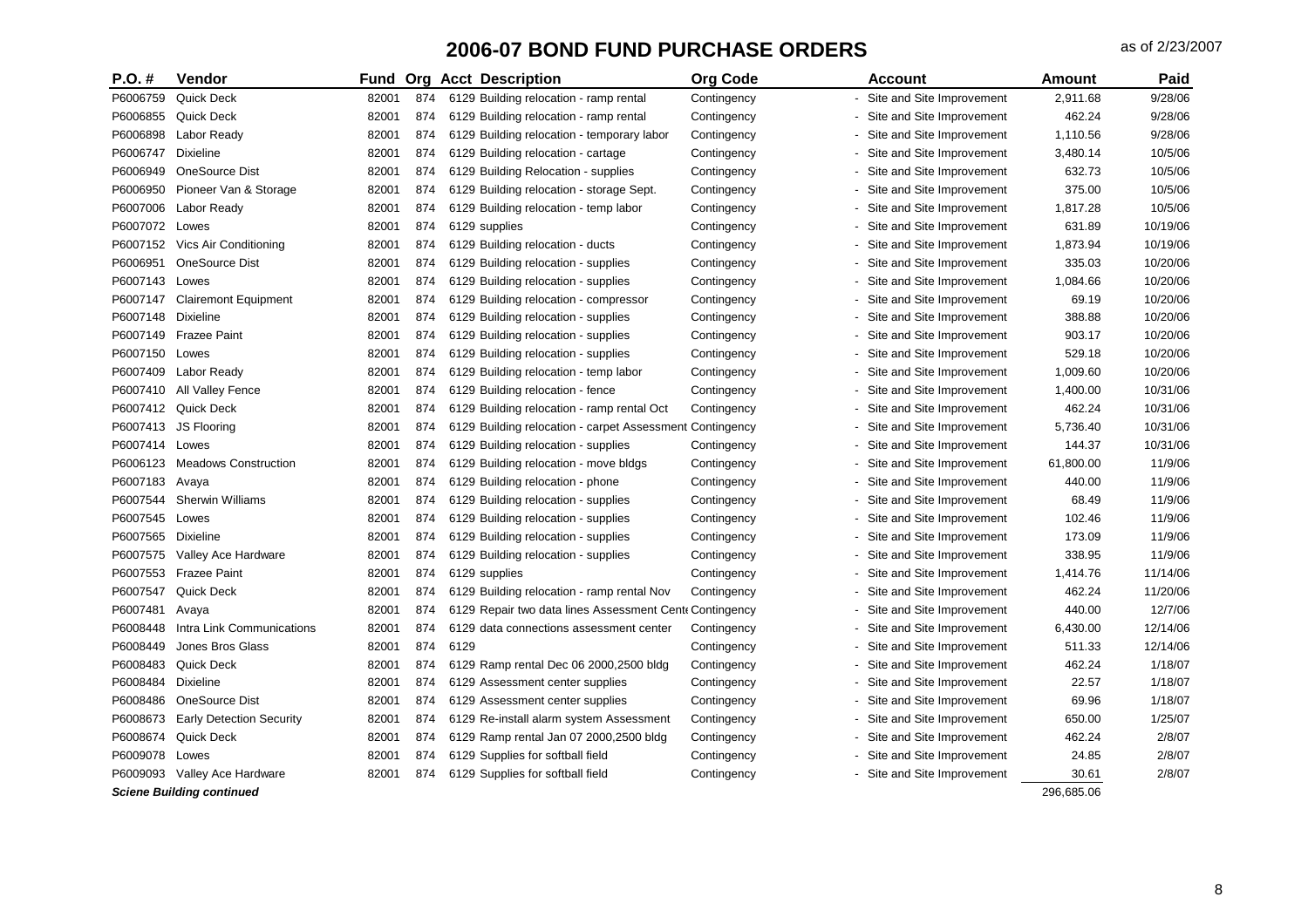| $P.O.$ #          | <b>Vendor</b>                        |       |     | <b>Fund Org Acct Description</b>        | <b>Org Code</b>              | <b>Account</b>              | Amount     | Paid    |
|-------------------|--------------------------------------|-------|-----|-----------------------------------------|------------------------------|-----------------------------|------------|---------|
|                   | <b>Modernization</b>                 |       |     |                                         |                              |                             |            |         |
|                   | P6005972 American Express (SD Union) | 81001 | 870 | 5740 Construction management - legal ad | <b>Building Cost</b>         | - Advertising Expense       | 508.40     | 8/10/06 |
| P6005978 IV Press |                                      | 81001 | 870 | 5740 Construction management - legal ad | <b>Building Cost</b>         | - Advertising Expense       | 311.85     | 8/3/06  |
|                   |                                      |       |     |                                         |                              |                             | 820.25     |         |
| P6009244          | Derma's Floor Covering               | 81001 | 870 | 6129 Vinyl flooring 2100 bldg           | <b>Building Cost</b>         | Site and Site Improvement   | 3,500.00   | 2/15/07 |
| P6009147          | <b>Hernandez Electric</b>            | 81001 | 870 | 6129 Auto Tech electrical upgrade       | <b>Building Cost</b>         | - Site and Site Improvement | 11,891.85  | 2/15/07 |
| P6009395          | <b>Hernandez Electric</b>            | 81001 | 870 | 6129 Auto Tech electrical upgrade       | <b>Building Cost</b>         | - Site and Site Improvement | 27,945.00  | 2/15/07 |
| P6009302          | Johnson Flooring                     | 81001 | 870 | 6129 Wood for gym floor                 | <b>Building Cost</b>         | - Site and Site Improvement | 3,000.00   | 2/15/07 |
|                   |                                      |       |     |                                         |                              |                             | 46,336.85  |         |
|                   |                                      |       |     |                                         |                              |                             |            |         |
| P6008562          | Landmark Geo-Engineers               | 81001 | 873 | 5830 Geotechnical investigation         | Inspection, Testing, Permits | Permits and Bio-assay       | 5,199.99   | 1/11/07 |
| P6006623          | <b>Precision Engineering</b>         | 81001 | 873 | 5830 Aerial survey                      | Inspection, Testing, Permits | - Permits and Bio-assay     | 3,500.00   | 9/7/06  |
|                   |                                      |       |     |                                         |                              |                             | 8,699.99   |         |
|                   | P6009146 Wilkinson Hadley            | 81001 | 874 | 5110 2006 Bond Audit                    | Contingency                  | - Consulting Services       | 3,300.00   | 2/8/07  |
| P6005861          | <b>US Bank</b>                       | 81001 | 874 | 7130 LRB pymnt due 8/1/06               | Contingency                  | - Debt Pymt LRB & COPs      | 24,058.23  | 7/5/06  |
| P6006731          | <b>US Bank</b>                       | 81001 | 874 | 7130 LRB admin fees 8/1/06 - 7/31/07    | Contingency                  | - Debt Pymt LRB & COPs      | 165.00     | 9/14/06 |
| P6008705          | <b>US Bank</b>                       | 81001 | 874 | 7130 LRB pymt due 2/1/07                | Contingency                  | - Debt Pymt LRB & COPs      | 4,836.48   | 1/11/07 |
| P6005863          | Wells Fargo                          | 81001 | 874 | 7130 COP Admin charge                   | Contingency                  | - Debt Pymt LRB & COPs      | 200.00     | 7/5/06  |
| P6005973          | Wells Fargo                          | 81001 | 874 | 7130 COP payment 7/1/06                 | Contingency                  | - Debt Pymt LRB & COPs      | 33,868.19  | 7/10/06 |
| P6008719          | Wells Fargo                          | 81001 | 874 | 7130 COP payment 2/1/07                 | Contingency                  | - Debt Pymt LRB & COPs      | 5,345.71   | 1/11/07 |
|                   |                                      |       |     |                                         |                              |                             | 68,473.61  |         |
|                   |                                      |       |     |                                         |                              | <b>Total Paid PO's</b>      | 127,630.70 |         |
|                   |                                      |       |     |                                         |                              | Salaries                    | 24,283.13  |         |
|                   |                                      |       |     |                                         |                              | <b>Benefits</b>             | 11,885.92  |         |

**36,169.05**

**TOTAL 163,799.75**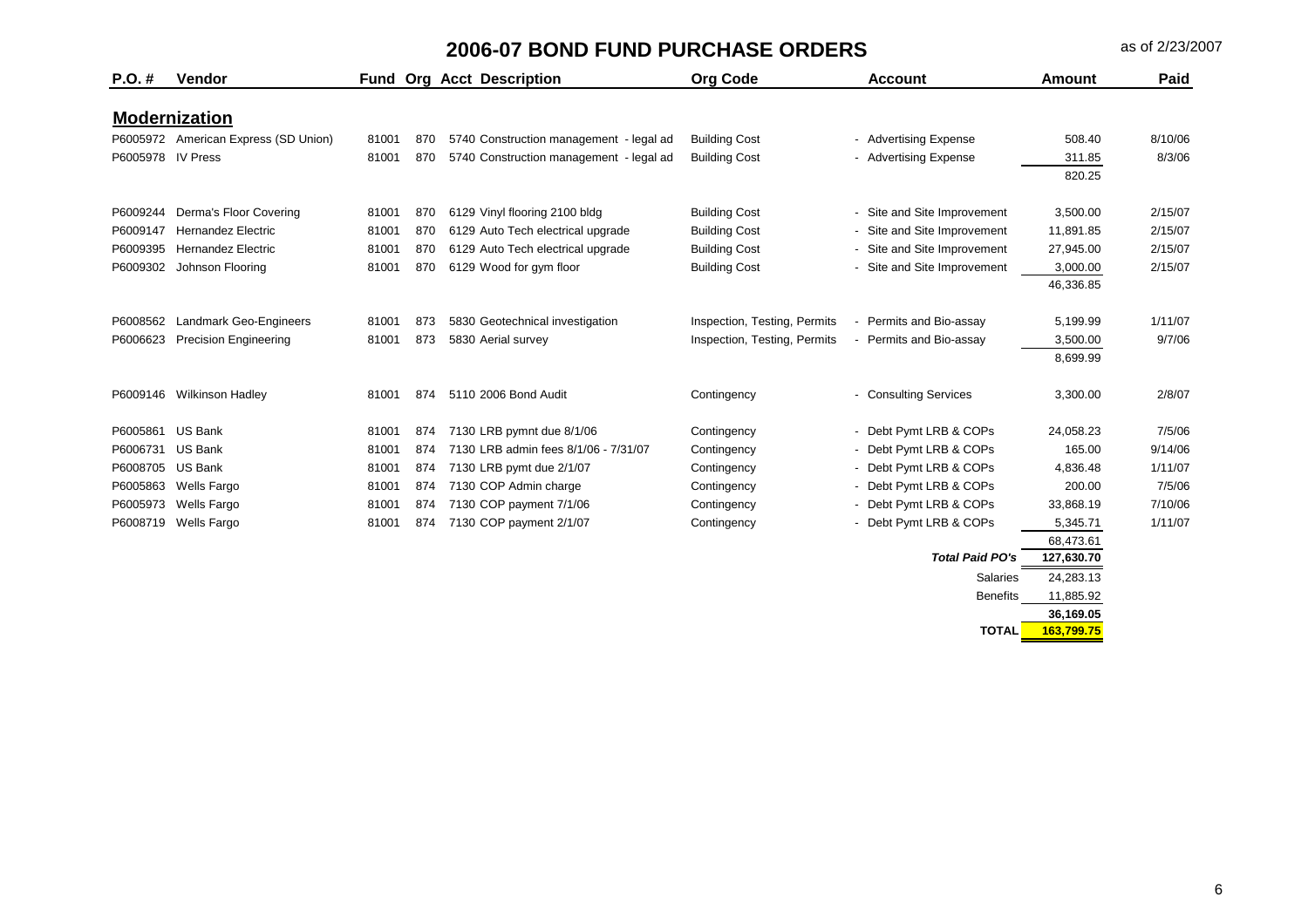| $P.O. \#$         | Vendor                      | Fund  | Ora | <b>Acct Description</b>               | <b>Org Code</b>          | <b>Account</b>              | Amount       | Paid     |
|-------------------|-----------------------------|-------|-----|---------------------------------------|--------------------------|-----------------------------|--------------|----------|
| P6005861          | <b>US Bank</b>              | 82001 | 874 | 7130 LRB pymnt due 8/1/06             | Contingency              | - Debt Pymt LRB & COPs      | 98,638.76    | 7/5/06   |
| P6006731          | <b>US Bank</b>              | 82001 | 874 | 7130 LRB admin fees 8/1/06 - 7/31/07  | Contingency              | - Debt Pymt LRB & COPs      | 676.50       | 9/14/06  |
| P6008705          | <b>US Bank</b>              | 82001 | 874 | 7130 LRB pymt due 2/1/07              | Contingency              | - Debt Pymt LRB & COPs      | 21.829.57    | 1/11/07  |
| P6005863          | <b>Wells Fargo</b>          | 82001 | 874 | 7130 COP Admin charge                 | Contingency              | - Debt Pymt LRB & COPs      | 820.00       | 7/5/06   |
| P6005973          | <b>Wells Fargo</b>          | 82001 | 874 | 7130 COP payment 7/1/06               | Contingency              | - Debt Pymt LRB & COPs      | 139,129.52   | 7/10/06  |
| P6008719          | Wells Fargo                 | 82001 | 874 | 7130 COP payment 2/1/07               | Contingency              | - Debt Pymt LRB & COPs      | 21,917.40    | 1/11/07  |
|                   |                             |       |     |                                       |                          |                             | 283,011.75   |          |
| P6006573          | OneSource Dist              | 82001 | 874 | 6590 Building relocation - electrical | Contingency              | - Capital Equipment         | 16,350.56    | 8/31/06  |
| P6006375          | SchoolOutletcom             | 82001 | 875 | 6490 desks, chairs                    | Furnishing and Equipment | Equipment                   | 12,559.78    | 10/31/06 |
| P6007163          | <b>VWR Scientific</b>       | 82001 | 875 | 6490 Chemical storage cabinets        | Furnishing and Equipment | - Equipment                 | 29,890.02    | 10/5/06  |
|                   |                             |       |     |                                       |                          |                             | 42,449.80    |          |
| P6006411 IV Press |                             | 82002 | 874 | 5740 Parking lot - legal ad           | <b>Building Cost</b>     | Site and Site Improvement   | 347.40       | 9/7/06   |
| P6007524          | <b>Granite Const</b>        | 82002 | 874 | 6130 Sports field relocation - pymt 1 | Contingency              | - Site and Site Improvement | 35,672.39    | 11/14/06 |
| P6008257          | <b>Granite Construction</b> | 82002 | 874 | 6130 Sports field relocation - pymt 2 | Contingency              | - Site and Site Improvement | 82,621.95    | 12/14/06 |
| P6008720          | <b>Granite Construction</b> | 82002 | 874 | 6130 Sports field relocation - pymt 3 | Contingency              | - Site and Site Improvement | 20,611.08    | 1/11/07  |
| P6008858          | <b>Granite Construction</b> | 82002 | 874 | 6130 Sports field relocation - pymt 4 | Contingency              | Site and Site Improvement   | 116,677.04   | 1/18/07  |
| P6009399          | <b>Granite Construction</b> | 82002 | 874 | 6130 Sports field relocation - pymt 5 | Contingency              | Site and Site Improvement   | 11,239.46    | 2/15/07  |
|                   |                             |       |     |                                       |                          |                             | 266,821.92   |          |
|                   |                             |       |     |                                       | <b>SCIENCE BUILDING</b>  | <b>Total Paid PO's</b>      | 1.058.751.89 |          |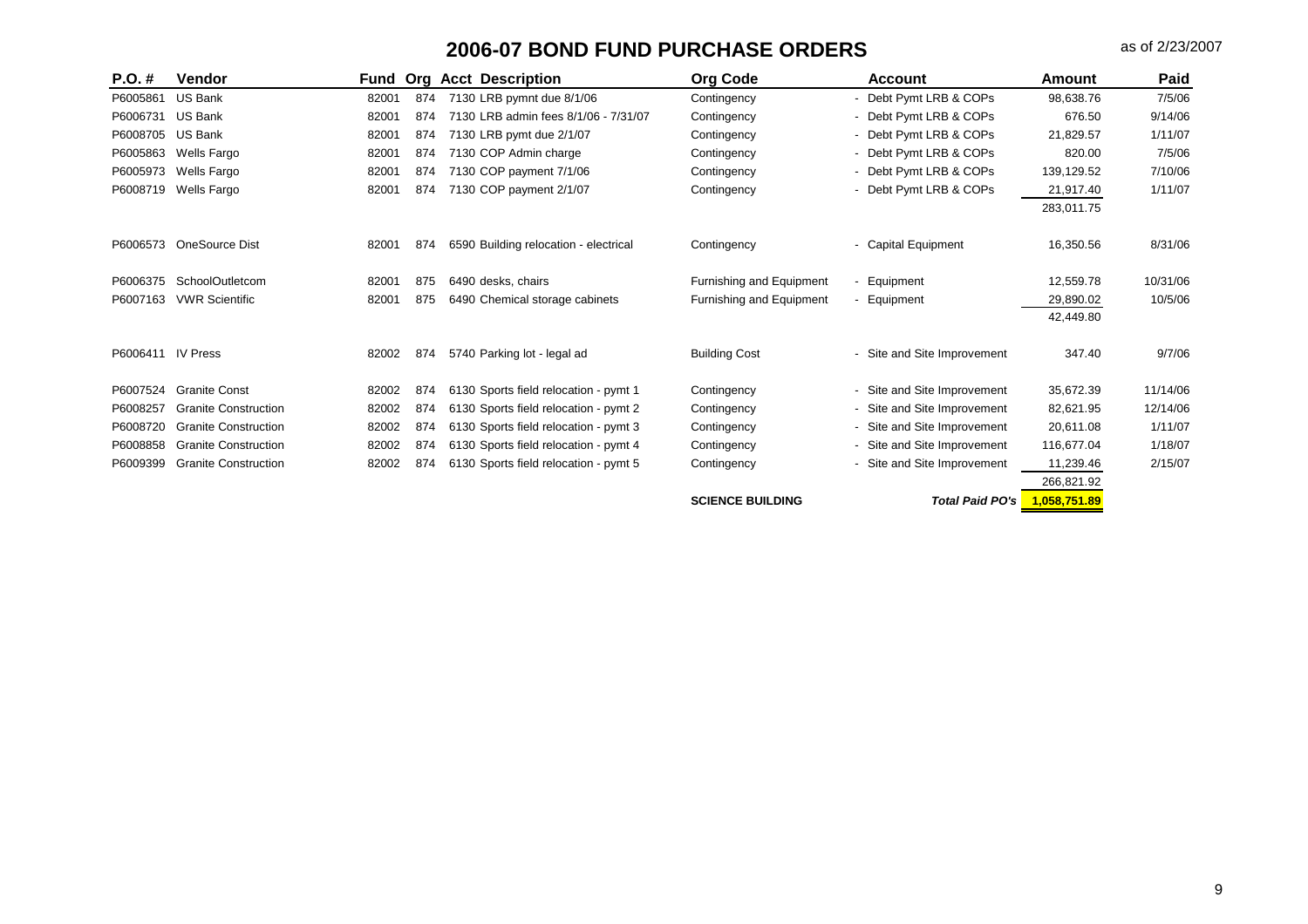| $P.O. \#$         | Vendor                        |       |     | <b>Fund Org Acct Description</b>      | <b>Org Code</b>              | <b>Account</b>              | <b>Amount</b>           | Paid     |
|-------------------|-------------------------------|-------|-----|---------------------------------------|------------------------------|-----------------------------|-------------------------|----------|
|                   | <b>Technology Bldg</b>        |       |     |                                       |                              |                             |                         |          |
| P6008562          | <b>Landmark Geo-Engineers</b> | 83001 | 873 | 5830 Geotechnical investigation       | Inspection, Testing, Permits | Permits and Bio-assay       | 5,199.99                | 1/11/07  |
| P6006623          | <b>Precision Engineering</b>  | 83001 | 873 | 5830 Aerial survey                    | Inspection, Testing, Permits | Permits and Bio-assay       | 3,500.00                | 9/7/06   |
|                   |                               |       |     |                                       |                              |                             | 8,699.99                |          |
| P6006000          | Mobile Modular                | 83001 | 874 | 5630 Teachers Portable lease July     | Contingency                  | - Facility/Equip Rental     | 374.43                  | 7/27/06  |
| P6006149          | Mobile Modular                | 83001 | 874 | 5630 Classroom Portable Lease July    | Contingency                  | - Facility/Equip Rental     | 1,240.03                | 8/3/06   |
| P6006404          | Mobile Modular                | 83001 | 874 | 5630 Teachers Portable lease August   | Contingency                  | - Facility/Equip Rental     | 374.43                  | 8/24/06  |
| P6006506          | Mobile Modular                | 83001 | 874 | 5630 Classroom Portable Lease August  | Contingency                  | - Facility/Equip Rental     | 1,240.03                | 9/7/06   |
| P6006809          | Mobile Modular                | 83001 | 874 | 5630 Teachers Portable lease Sept     | Contingency                  | - Facility/Equip Rental     | 374.43                  | 9/21/06  |
| P6006926          | Mobile Modular                | 83001 | 874 | 5630 Classroom Portable Lease Sept.   | Contingency                  | - Facility/Equip Rental     | 1,240.03                | 9/28/06  |
| P6007302          | Mobile Modular                | 83001 | 874 | 5630 Teachers Portable lease Oct      | Contingency                  | - Facility/Equip Rental     | 374.43                  | 10/19/06 |
| P6007474          | Mobile Modular                | 83001 | 874 | 5630 Classroom Portable Lease Oct     | Contingency                  | - Facility/Equip Rental     | 1,240.03                | 11/9/06  |
| P6007900          | Mobile Modular                | 83001 | 874 | 5630 Teachers Portable lease Oct      | Contingency                  | - Facility/Equip Rental     | 374.43                  | 11/14/06 |
| P6008167          | Mobile Modular                | 83001 | 874 | 5630 Classroom Portable Lease Nov     | Contingency                  | - Facility/Equip Rental     | 1,240.03                | 11/30/06 |
| P6008406          | Mobile Modular                | 83001 | 874 | 5630 Teachers Portable lease Dec      | Contingency                  | - Facility/Equip Rental     | 374.43                  | 12/14/06 |
| P6008638          | Mobile Modular                | 83001 | 874 | 5630 Teachers Portable lease Jan      | Contingency                  | - Facility/Equip Rental     | 374.43                  | 1/18/07  |
| P6008639          | Mobile Modular                | 83001 | 874 | 5630 Classroom Portable Lease Dec     | Contingency                  | Facility/Equip Rental       | 1,240.03                | 1/18/07  |
| P6008960          | Mobile Modular                | 83001 | 874 | 5630 Classroom Portable Lease Jan     | Contingency                  | - Facility/Equip Rental     | 1,240.03                | 2/1/07   |
|                   |                               |       |     |                                       |                              |                             | 11,301.22               |          |
| P6006411 IV Press |                               | 83002 | 874 | 5740 Parking lot - legal ad           | Contingency                  | - Advertising expense       | 347.40                  | 9/7/06   |
| P6005861          | <b>US Bank</b>                | 83001 | 874 | 7130 LRB pymnt due 8/1/06             | Contingency                  | - Debt Pymt LRB & COPs      | 74,580.52               | 7/5/06   |
| P6006731          | US Bank                       | 83001 | 874 | 7130 LRB admin fees 8/1/06 - 7/31/07  | Contingency                  | - Debt Pymt LRB & COPs      | 511.50                  | 9/14/06  |
| P6008705          | <b>US Bank</b>                | 83001 | 874 | 7130 LRB pymt due 2/1/07              | Contingency                  | - Debt Pymt LRB & COPs      | 14,993.10               | 1/11/07  |
| P6005863          | Wells Fargo                   | 83001 | 874 | 7130 COP Admin charge                 | Contingency                  | - Debt Pymt LRB & COPs      | 620.00                  | 7/5/06   |
| P6005973          | Wells Fargo                   | 83001 | 874 | 7130 COP payment 7/1/06               | Contingency                  | - Debt Pymt LRB & COPs      | 104,991.39              | 7/10/06  |
| P6008719          | <b>Wells Fargo</b>            | 83001 | 874 | 7130 COP payment 2/1/07               | Contingency                  | - Debt Pymt LRB & COPs      | 16,571.69<br>212,268.20 | 1/11/07  |
| P6007524          | <b>Granite Const</b>          | 83002 | 874 | 6130 Sports field relocation - pymt 1 | Contingency                  | - Site and Site Improvement | 35,672.39               | 11/14/06 |
| P6008257          | <b>Granite Construction</b>   | 83002 | 874 | 6130 Sports field relocation - pymt 2 | Contingency                  | - Site and Site Improvement | 82,621.95               | 12/14/06 |
| P6008720          | <b>Granite Construction</b>   | 83002 | 874 | 6130 Sports field relocation - pymt 3 | Contingency                  | - Site and Site Improvement | 20,611.08               | 1/11/07  |
| P6008858          | <b>Granite Construction</b>   | 83002 | 874 | 6130 Sports field relocation - pymt 4 | Contingency                  | - Site and Site Improvement | 116,677.04              | 1/18/07  |
| P6009399          | <b>Granite Construction</b>   | 83002 | 874 | 6130 Sports field relocation - pymt 5 | Contingency                  | - Site and Site Improvement | 11,239.46               | 2/15/07  |
|                   |                               |       |     |                                       |                              |                             | 266,821.92              |          |
|                   |                               |       |     |                                       |                              | <b>Total Paid PO's</b>      | 499,438.73              |          |

10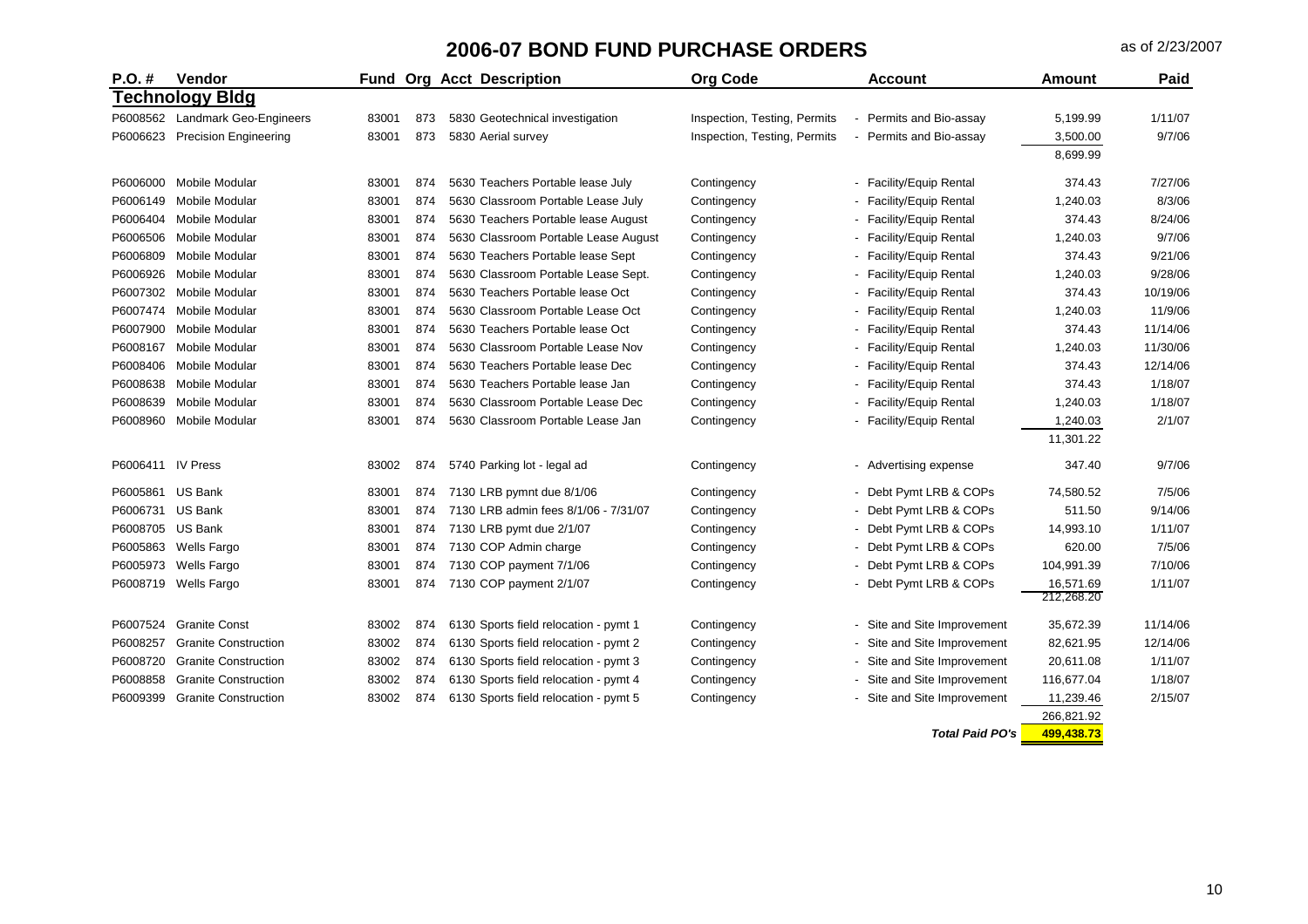| P.O.#    | <b>Vendor</b>                   |       |     | <b>Fund Org Acct Description</b>      | <b>Org Code</b>       | <b>Account</b>              | <b>Amount</b> | Paid     |
|----------|---------------------------------|-------|-----|---------------------------------------|-----------------------|-----------------------------|---------------|----------|
|          | <b>Maintenance &amp; Repair</b> |       |     |                                       |                       |                             |               |          |
| P6006167 | Airgas West                     | 84001 | 870 | 6129 Building relocation - Acetalyne  | <b>Building Cost</b>  | - Site and Site Improvement | 147.75        | 8/3/06   |
| P6006733 | <b>Best Roofing</b>             | 84001 | 870 | 6129 Roofing project - pymt 6         | <b>Building Cost</b>  | - Site and Site Improvement | 33,783.01     | 9/14/06  |
| P6008447 | <b>Best Roofing</b>             | 84001 | 870 | 6129 Roofing project - retention      | <b>Building Cost</b>  | - Site and Site Improvement | 144,666.70    | 12/14/06 |
| P6006735 | <b>Tenant Space</b>             | 84001 | 870 | 6129 Pool renovation - pymt 4         | <b>Building Cost</b>  | - Site and Site Improvement | 50,347.48     | 9/14/06  |
| P6008693 | Clayton Industries              | 84001 | 870 | 6129 Clean tile at soccer field       | <b>Building Cost</b>  | - Site and Site Improvement | 1,500.00      | 2/8/07   |
|          |                                 |       |     |                                       |                       |                             | 230,444.94    |          |
|          | P6007465 Sanders Inc            | 84001 | 871 | 5110 Architectural fee roof, pool     | <b>Architect Fees</b> | - Consulting Services       | 51,548.43     | 10/31/06 |
| P6005861 | <b>US Bank</b>                  | 84001 | 874 | 7130 LRB pymnt due 8/1/06             | Contingency           | - Debt Pymt LRB & COPs      | 43,304.82     | 7/5/06   |
| P6006731 | <b>US Bank</b>                  | 84001 | 874 | 7130 LRB admin fees 8/1/06 - 7/31/07  | Contingency           | - Debt Pymt LRB & COPs      | 297.00        | 9/14/06  |
| P6008705 | <b>US Bank</b>                  | 84001 | 874 | 7130 LRB pymt due 2/1/07              | Contingency           | - Debt Pymt LRB & COPs      | 6,705.69      | 1/11/07  |
| P6005863 | <b>Wells Fargo</b>              | 84001 | 874 | 7130 COP Admin charge                 | Contingency           | - Debt Pymt LRB & COPs      | 360.00        | 7/5/06   |
| P6005973 | <b>Wells Fargo</b>              | 84001 | 874 | 7130 COP payment 7/1/06               | Contingency           | - Debt Pymt LRB & COPs      | 60,692.81     | 7/10/06  |
| P6008719 | <b>Wells Fargo</b>              | 84001 | 874 | 7130 COP payment 2/1/07               | Contingency           | - Debt Pymt LRB & COPs      | 9,622.28      | 1/11/07  |
|          |                                 |       |     |                                       |                       |                             | 120,982.60    |          |
| P6006411 | <b>IV Press</b>                 | 84002 | 874 | 5740 Parking lot - legal ad           | Contingency           | - Advertising Expense       | 173.70        | 9/7/06   |
| P6007524 | <b>Granite Const</b>            | 84002 | 874 | 6130 Sports field relocation - pymt 1 | Contingency           | - Site and Site Improvement | 17,836.19     | 11/14/06 |
| P6008257 | <b>Granite Construction</b>     | 84002 | 874 | 6130 Sports field relocation - pymt 2 | Contingency           | - Site and Site Improvement | 41,310.98     | 12/14/06 |
| P6008720 | <b>Granite Construction</b>     | 84002 | 874 | 6130 Sports field relocation - pymt 3 | Contingency           | - Site and Site Improvement | 10,305.54     | 1/11/07  |
| P6008858 | <b>Granite Construction</b>     | 84002 | 874 | 6130 Sports field relocation - pymt 4 | Contingency           | - Site and Site Improvement | 58,338.53     | 1/18/07  |
| P6009399 | <b>Granite Construction</b>     | 84002 | 874 | 6130 Sports field relocation - pymt 5 | Contingency           | Site and Site Improvement   | 5,619.72      | 2/15/07  |
|          |                                 |       |     |                                       |                       |                             | 133,410.96    |          |
|          |                                 |       |     |                                       |                       | <b>Total Paid PO's</b>      | 536,560.63    |          |
|          |                                 |       |     |                                       |                       | <b>Salaries</b>             | 16,188.79     |          |
|          |                                 |       |     |                                       |                       | <b>Benefits</b>             | 7,924.05      |          |
|          |                                 |       |     |                                       |                       |                             | 24,112.84     |          |

**MAINTENANCE AND REPAIR TOTAL 560,673.47** 

|         |                        | 2006-07 Paid PO's   | Pending   |              |
|---------|------------------------|---------------------|-----------|--------------|
|         |                        | and Salary/Benefits | PO's      | Total        |
| 81001   | Modernization          | 163,799.75          | 65,090.09 | 228,889.84   |
| 82001/2 | Science Building       | 1,058,751.89        | 3,112.20  | 1,061,864.09 |
| 83001/2 | <b>Technology Bldg</b> | 499,438.73          | 1.614.46  | 501,053.19   |
| 84001/2 | Maintenance & Repair   | 560,673.47          | 0.00      | 560,673.47   |
|         | Total                  | 2,282,663.84        | 69,816.75 | 2,352,480.59 |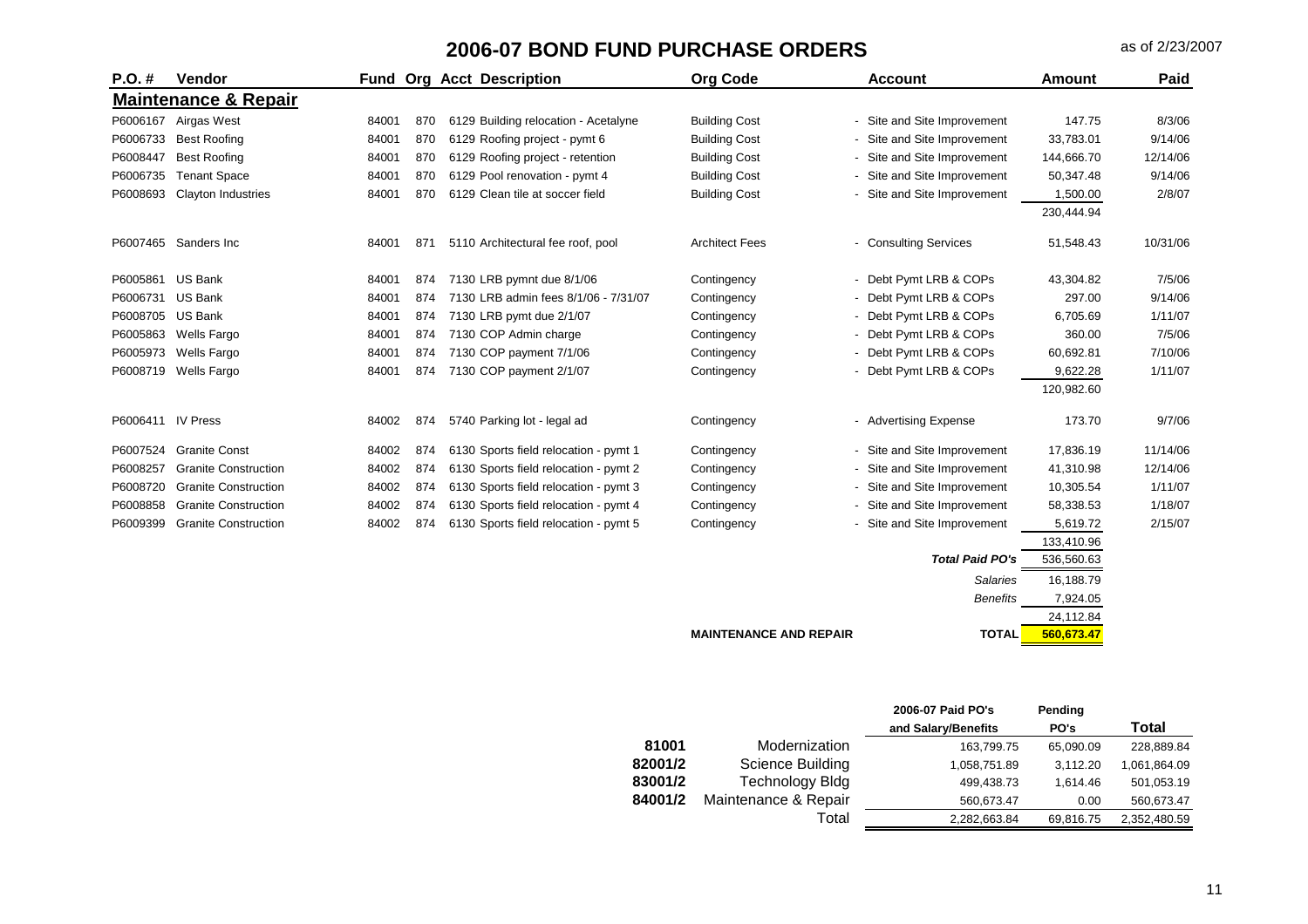| $P.O. \#$              | <b>Vendor</b>                 |       |     | <b>Fund Org Acct Description</b>    | <b>Org Code</b>      | <b>Account</b>              | <b>Amount</b> | Paid |
|------------------------|-------------------------------|-------|-----|-------------------------------------|----------------------|-----------------------------|---------------|------|
|                        | <b>Pending PO's</b>           |       |     |                                     |                      |                             |               |      |
| <b>Modernization</b>   |                               |       |     |                                     |                      |                             |               |      |
| pending                | Derma's Floor Covering        | 81001 | 870 | 6129 Vinyl flooring 2100 bldg       | <b>Building Cost</b> | - Site and Site Improvement | 17,000.00     |      |
| P6009300               | <b>Hernandez Electric</b>     | 81001 | 870 | 6129 electrical outage at Auto Tech | <b>Building Cost</b> | - Site and Site Improvement | 2,832.65      |      |
| P6009418               | <b>Robbins Sport Surfaces</b> | 81001 | 870 | 6129 Flooring for gym               | <b>Building Cost</b> | - Site and Site Improvement | 44,402.93     |      |
| P6009473               | <b>Superior Ready Mix</b>     | 81001 | 870 | 6129 concrete for softball field    | <b>Building Cost</b> | - Site and Site Improvement | 854.51        |      |
|                        |                               |       |     |                                     |                      | Pending PO's                | 65,090.09     |      |
| <b>Science Bldg</b>    |                               |       |     |                                     |                      |                             |               |      |
| P6009561               | <b>Mobile Modular</b>         | 82001 | 874 | 5630 Classroom Portable Lease Feb   | Contingency          | - Facility/Equip Rental     | 2,737.77      |      |
| P6009560               | <b>Mobile Modular</b>         | 82001 | 874 | 5630 Teachers Portable lease Feb    | Contingency          | - Facility/Equip Rental     | 374.43        |      |
|                        |                               |       |     |                                     |                      |                             | 3,112.20      |      |
| <b>Technology Bidg</b> |                               |       |     |                                     |                      |                             |               |      |
| P6009561               | <b>Mobile Modular</b>         | 83001 | 874 | 5630 Classroom Portable Lease Feb   | Contingency          | - Facility/Equip Rental     | 1,240.03      |      |
| P6009560               | <b>Mobile Modular</b>         | 83001 | 874 | 5630 Teachers Portable lease Feb    | Contingency          | - Facility/Equip Rental     | 374.43        |      |
|                        |                               |       |     |                                     |                      |                             | 1,614.46      |      |
|                        |                               |       |     |                                     |                      | <b>Total Pending PO's</b>   | 69,816.75     |      |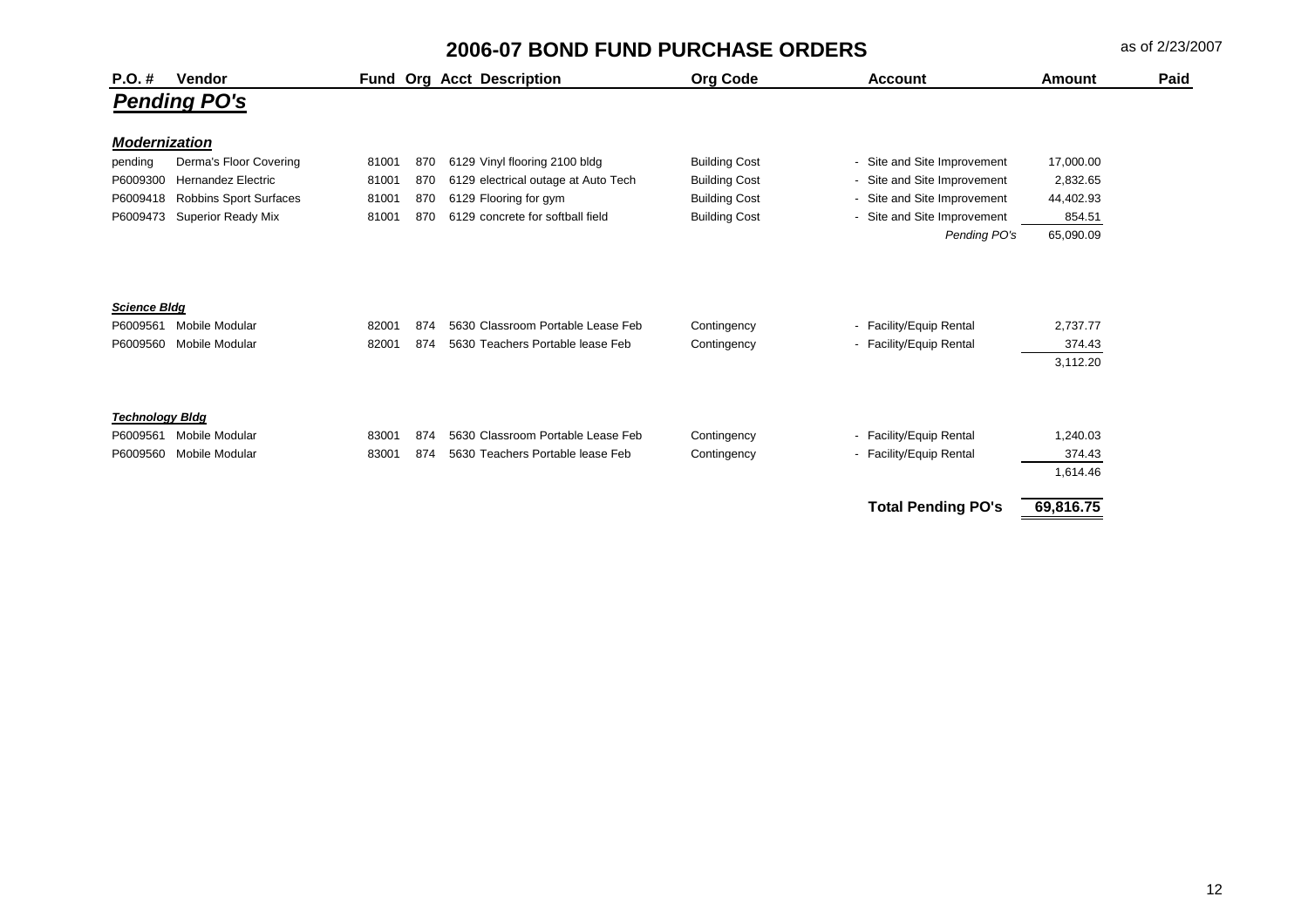| $P.O. \#$               | <b>Vendor</b>                 |       |     | <b>Fund Org Acct Description</b>          | <b>Org Code</b>              | <b>Account</b>                      | Amount    | Paid    |
|-------------------------|-------------------------------|-------|-----|-------------------------------------------|------------------------------|-------------------------------------|-----------|---------|
|                         | <b>Prior Year PO's</b>        |       |     |                                           |                              |                                     |           |         |
| <b>Modernization</b>    |                               |       |     |                                           |                              |                                     |           |         |
| P6006005                | Tri State Photogrammetry      | 81001 | 873 | 5830 Photogrammetry                       | Inspection, Testing, Permits | Permits and Bio-assay               | 1.745.00  | 7/27/06 |
| P6005980                | Cannon, Merle                 | 81001 | 874 | 5110 Facility planning services           | Contingency                  | - Consulting Services               | 6.680.00  | 7/10/06 |
| P6005981                | <b>Urban Crossroads</b>       | 81001 | 874 | 5110 Traffic Survey pymt #1               | Contingency                  | - Consulting Services               | 3,121.08  | 7/10/06 |
| P6006236                | <b>Urban Crossroads</b>       | 81001 | 874 | 5110 Traffic Survey pymt 2                | Contingency                  | - Consulting Services               | 5,670.00  | 8/10/06 |
|                         |                               |       |     |                                           |                              | <b>Modernization</b>                | 17,216.08 |         |
| <b>Science Building</b> |                               |       |     |                                           |                              |                                     |           |         |
| P6006005                | Tri State Photogrammetry      | 82001 | 873 | 5830 Photogrammetry                       | Inspection, Testing, Permits | Permits and Bio-assay               | 1.745.00  | 7/27/06 |
| P6005677                | <b>Nations Rent</b>           | 82001 | 874 | 6129 Building relocation                  | Contingency                  | - Site and Site Improvement         | 365.05    | 7/10/06 |
| P6005739                | <b>Nations Rent</b>           | 82001 | 874 | 6129 Building relocation                  | Contingency                  | Site and Site Improvement<br>$\sim$ | 655.93    | 7/10/06 |
| P6005945                | Pioneer Van & Storage         | 82001 | 874 | 6129 Building relocation                  | Contingency                  | - Site and Site Improvement         | 8,983.00  | 7/27/06 |
| P6006028                | <b>Nations Rent</b>           | 82001 | 874 | 6129 Building relocation - dump truck     | Contingency                  | - Site and Site Improvement         | 248.45    | 8/3/06  |
| P6006035                | <b>Granite Construction</b>   | 82001 | 874 | 6129 Building relocation - concrete demo  | Contingency                  | - Site and Site Improvement         | 351.00    | 8/3/06  |
| P6006032                | OneSource Dist                | 82001 | 874 | 6129 Building relocation - supplies       | Contingency                  | Site and Site Improvement           | 2,564.70  | 8/3/06  |
|                         |                               |       |     |                                           |                              | <b>Science Bldg</b>                 | 14,913.13 |         |
|                         | <b>Technology Building</b>    |       |     |                                           |                              |                                     |           |         |
| P6006005                | Tri State Photogrammetry      | 83001 | 873 | 5830 Photogrammetry                       | Inspection, Testing, Permits | Permits and Bio-assay               | 1,745.00  | 7/27/06 |
|                         |                               |       |     |                                           |                              | <b>Technology Building</b>          |           |         |
|                         | <b>Maintenance and Repair</b> |       |     |                                           |                              |                                     |           |         |
| P6006053                | <b>Best Roofing</b>           | 84001 | 870 | 6129 Roofing project - progress billing 5 | <b>Building Cost</b>         | - Site and Site Improvement         | 13,296.60 | 8/3/06  |
| P6005446                | <b>Nations Rent</b>           | 84001 | 870 | 6129 dump truck/back hoe                  | <b>Building Cost</b>         | Site and Site Improvement<br>$\sim$ | 1,260.02  | 7/10/06 |
| P6005875                | <b>Ryerson Concrete</b>       | 84001 | 870 | 6129 concrete/silt for quad area          | <b>Building Cost</b>         | Site and Site Improvement           | 1,637.26  | 7/27/06 |
|                         |                               |       |     |                                           |                              | <b>Maintenance and Repair</b>       | 16,193.88 |         |
|                         |                               |       |     |                                           |                              | <b>Total Prior Year PO's</b>        | 50.068.09 |         |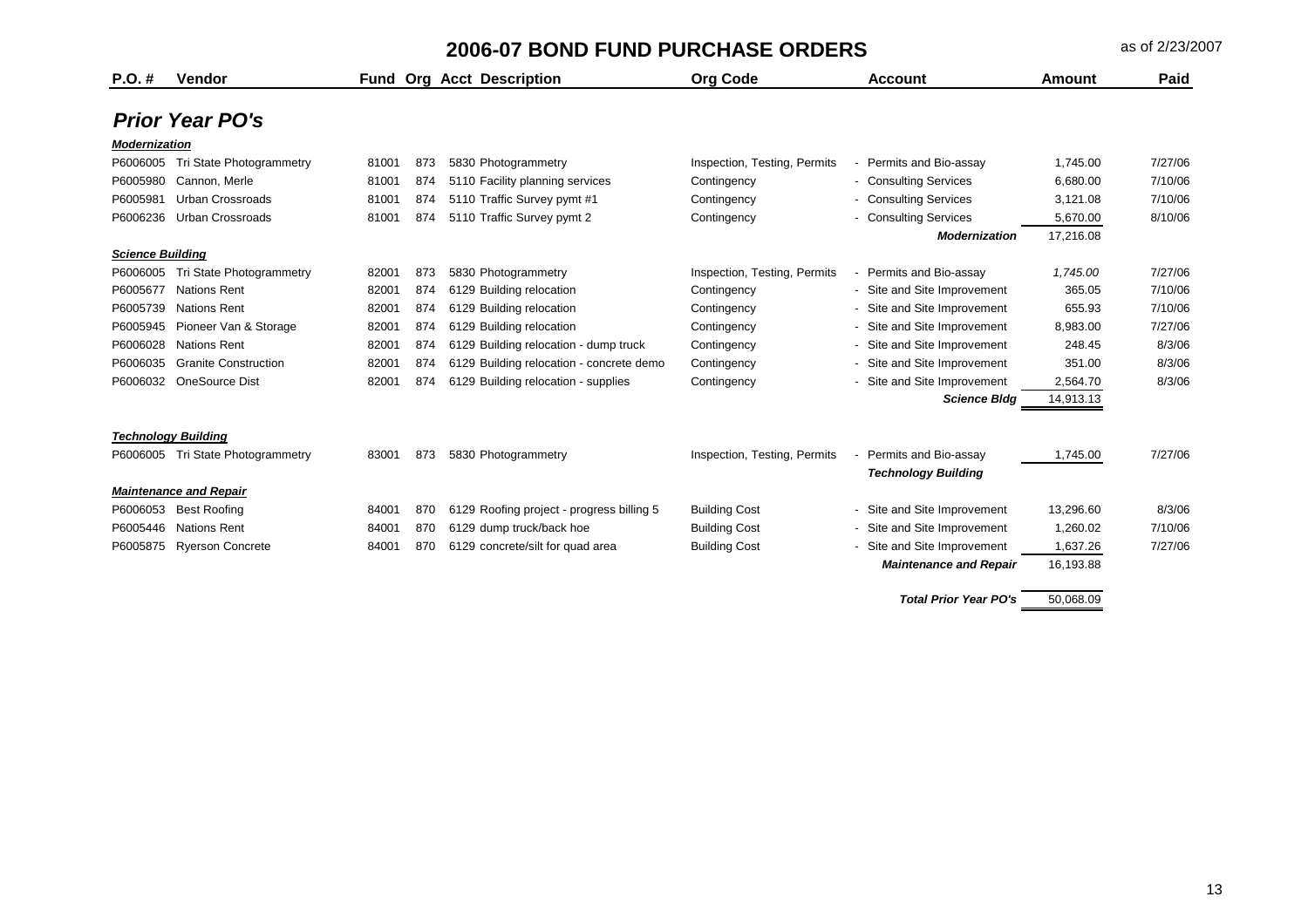| $\mathbf{r}$<br>ļ | ï |
|-------------------|---|
| č                 |   |

## **CASH COUNTY TREASURY REPORT** Fiscal Year: 2007

Page 12 of 13 2/21/2007 9:50AM

From 7/1/2006 through 2/21/2007

### 080 - General Obligation Bond (GOB)

| Date                     | Reference | Description               | Debit         | Credit     | <b>Total Debits</b> | <b>Total Credits</b> | Balance                        |
|--------------------------|-----------|---------------------------|---------------|------------|---------------------|----------------------|--------------------------------|
| 07/01/06                 |           | Balance Forward           |               |            | 21,654,874.94       |                      | 21,654,874.94                  |
| 07/07/06                 |           | Accounts Payable Activity |               | 242,582.33 | 21,654,874.94       | 242,582.33           |                                |
| 07/13/06                 |           | Accounts Payable Activity |               | 338,681.91 | 21,654,874.94       | 581,264.24           | 21,073,610.70<br>21,412,292.61 |
| 07/13/06                 | LB-70003  | 70003                     |               | 12,082.08  | 21,654,874.94       | 593,346.32           | 21,061,528.62                  |
| 07/20/06                 | TF 70086  | 70086                     | 144,782.78    |            | 21,799,657.72       | 593,346.32           | 21,206,311.40                  |
| 07/27/06                 |           | Accounts Payable Activity |               | 748.86     | 21,799,657.72       | 594,095.18           | 21,205,562.54                  |
| 07/27/06                 | LB-70005  | 70005                     |               | 15,855.26  | 21,799,657.72       | 609,950.44           | 21,189,707.28                  |
| 07/31/06                 |           | Payroll Activity          |               | 6,384.02   | 21,799,657.72       | 616,334.46           | 21,183,323.26                  |
| 08 /03 /06               |           | Accounts Payable Activity |               | 4,437.40   | 21,799,657.72       | 620,771.86           | 21,178,885.86                  |
| 08/03/06                 | LB-70006  | 70006                     |               | 16,460.75  | 21,799,657.72       | 637,232.61           | 21,162,425.11                  |
| 08/10/06                 |           | Accounts Payable Activity |               | 508.40     | 21,799,657.72       | 637,741.01           | 21,161,916.71                  |
| 08/10/06                 | LB-70007  | 70007                     |               | 5,670.00   | 21,799,657.72       | 643,411.01           | 21,156,246.71                  |
| 08/24/06                 |           | Accounts Payable Activity |               | 748.86     | 21,799,657.72       | 644,159.87           | 21,155,497.85                  |
| 08/31/06                 |           | Accounts Payable Activity |               | 140,850.56 | 21,799,657.72       | 785,010.43           | 21,014,647.29                  |
| 08/31/06                 |           | Payroll Activity          |               | 8,864.40   | 21,799,657.72       | 793,874.83           | 21,005,782.89                  |
| 09/07/06                 |           | Accounts Payable Activity |               | 48,440.68  | 21,799,657.72       | 842,315.51           | 20,957,342.21                  |
| 09/14/06                 |           | Accounts Payable Activity |               | 94,629.78  | 21,799,657.72       | 936,945.29           | 20,862,712.43                  |
| 09/21/06                 |           | Accounts Payable Activity |               | 748.86     | 21,799,657.72       | 937,694.15           | 20,861,963.57                  |
| 09/28/06                 |           | Accounts Payable Activity |               | 39,441.70  | 21,799,657.72       | 977,135.85           | 20,822,521.87                  |
| 09/29/06                 |           | Payroll Activity          |               | 8,864.40   | 21,799,657.72       | 986,000.25           | 20,813,657.47                  |
| 10/05/06                 |           | Accounts Payable Activity |               | 34,045.31  | 21,799,657.72       | 1,020,045.56         | 20,779,612.16                  |
| 10/19/06                 |           | Accounts Payable Activity |               | 3,254.69   | 21,799,657.72       | 1,023,300.25         | 20,776,357.47                  |
| 10/20/06                 | TF-70732  | 70732                     | 149,482.67    |            | 21,949,140.39       | 1,023,300.25         | 20,925,840.14                  |
| 10/20/06                 | TF-70743  | 70743                     | 0.93          |            | 21,949,141.32       | 1,023,300.25         | 20,925,841.07                  |
| 10/26/06                 |           | Accounts Payable Activity |               | 4,319.71   | 21,949,141.32       | 1,027,619.96         | 20,921,521.36                  |
| 10/31/06                 |           | Payroll Activity          |               | 9,040.42   | 21,949,141.32       | 1,036,660.38         | 20,912,480.94                  |
| 11/02/06                 |           | Accounts Payable Activity |               | 71,851.22  | 21,949,141.32       | 1,108,511.60         | 20,840,629.72                  |
| 11/09/06                 |           | Accounts Payable Activity |               | 66,900.79  | 21,949,141.32       | 1,175,412.39         | 20,773,728.93                  |
| 11/09/06                 |           | Payroll Activity          |               | 479.10     | 21,949,141.32       | 1,175,891.49         | 20,773,249.83                  |
| 11/16/06                 |           | Accounts Payable Activity |               | 91,344.59  | 21,949,141.32       | 1,267,236.08         | 20,681,905.24                  |
| 11/22/06                 |           | Accounts Payable Activity |               | 462.24     | 21,949,141.32       | 1,267,698.32         | 20,681,443.00                  |
| 11/30/06                 |           | Payroll Activity          |               | 9,052.08   | 21,949,141.32       | 1,276,750.40         | 20,672,390.92                  |
| 11/30/06                 |           | Accounts Payable Activity |               | 3,977.80   | 21,949,141.32       | 1,280,728.20         | 20,668,413.12                  |
| 12/07/06                 |           | Accounts Payable Activity |               | 440.00     | 21,949,141.32       | 1,281,168.20         | 20,667,973.12                  |
| 12/14/06                 |           | Accounts Payable Activity |               | 480,511.77 | 21,949,141.32       | 1,761,679.97         | 20,187,461.35                  |
| 12/15/06                 | CR-70650  | 70650                     | 13,301,443.05 |            | 35,250,584.37       | 1,761,679.97         | 33,488,904.40                  |
| 12/15/06                 |           | Payroll Activity          |               | 9,040.42   | 35,250,584.37       | 1,770,720.39         | 33,479,863.98                  |
| 01/11/07                 |           | Accounts Payable Activity |               | 168,949.62 | 35,250,584.37       | 1,939,670.01         | 33,310,914.36                  |
| 01/18/07                 |           | Accounts Payable Activity |               | 297,974.04 | 35, 250, 584.37     | 2,237,644.05         | 33,012,940.32                  |
| 01/19/07                 | TF-71269  | 71269                     | 147,549.43    |            | 35,398,133.80       | 2,237,644.05         | 33,160,489.75                  |
| /25/07<br>$\overline{c}$ |           | Accounts Payable Activity |               | 650.00     | 35,398,133.80       | 2,238,294.05         | 33,159,839.75                  |